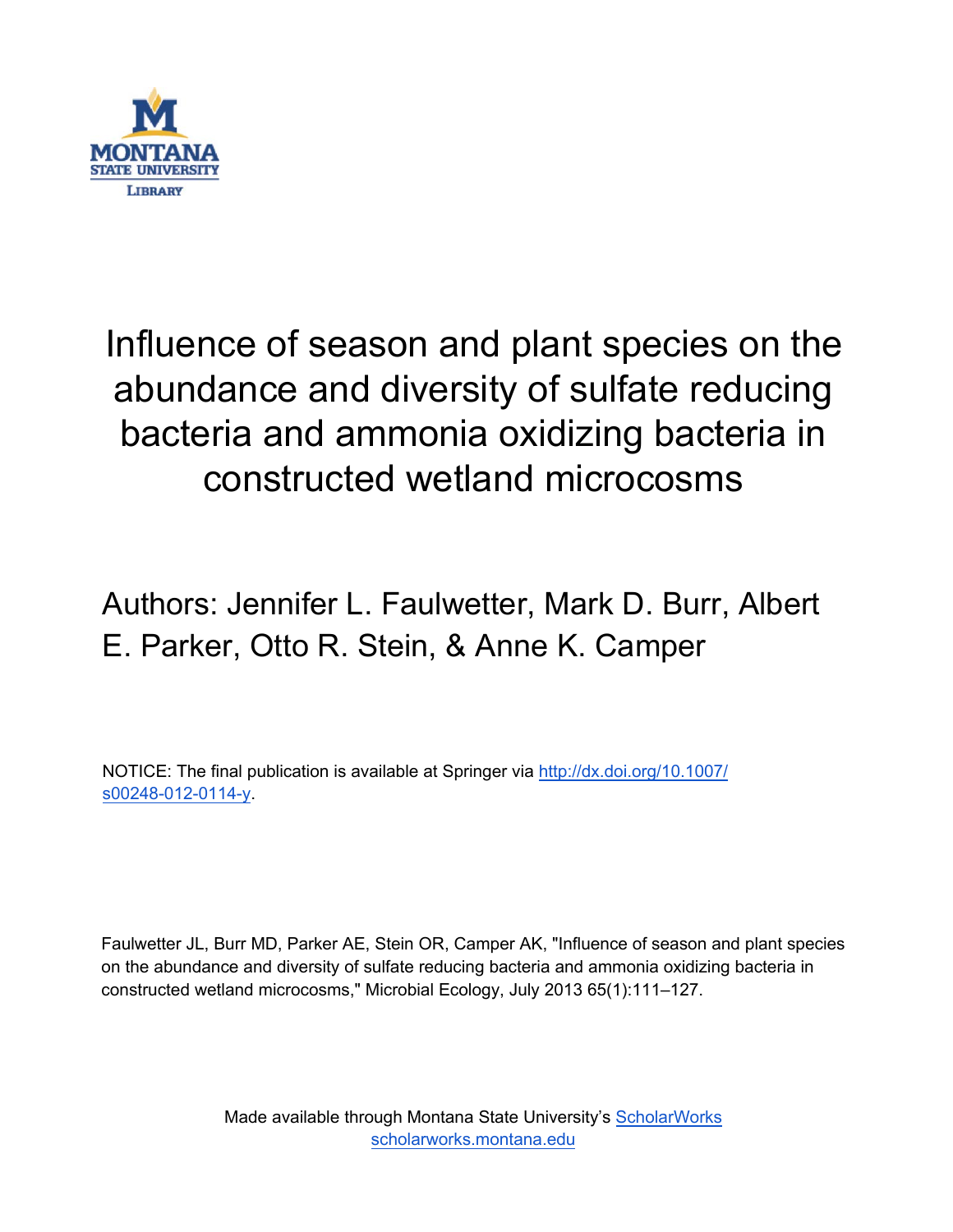# **Influence of Season and Plant Species on the Abundance and Diversity of Sulfate Reducing Bacteria and Ammonia Oxidizing Bacteria in Constructed Wetland Microcosms**

Jennifer L. Faulwetter, Mark D. Burr, Albert E. Parker, Otto R. Stein, & Anne K. Camper

## **Abstract**

Constructed wetlands offer an effective means for treatment of wastewater from a variety of sources. An un-derstanding of the microbial ecology controlling nitrogen, carbon and sulfur cycles in constructed wetlands has been identified as the greatest gap for optimizing performance of these promising treatment systems. It is suspected that op-erational factors such as plant types and hydraulic operation influence the subsurface wetland environment, especially redox, and that the observed variation in effluent quality is due to shifts in the microbial populations and/or their activ-ity. This study investigated the biofilm associated sulfate reducing bacteria and ammonia oxidizing bacteria (using the dsrB and amoA genes, respectively) by examining a variety of surfaces within a model wetland (gravel, thick roots, fine roots, effluent), and the changes in activity (gene abun-dance) of these functional groups as influenced by plant species and season. Molecular techniques were used includ-ing quantitative PCR and denaturing gradient gel electro-phoresis (DGGE), both with and without propidium monoazide (PMA) treatment. PMA treatment is a method for excluding from further analysis those cells with compro-mised membranes. Rigorous statistical analysis showed an interaction between the abundance of these two functional groups with the type of plant and season  $(p<0.05)$ . The richness of the sulfate reducing bacterial community, as indicated by DGGE profiles, increased in planted vs. unplanted microcosms. For ammonia oxidizing bacteria, season had the greatest impact on gene abundance and diversity (higher in summer than in winter). Overall, the primary influence of plant presence is believed to be related to root oxygen loss and its effect on rhizosphere redox.

## **Introduction**

Constructed wetlands (CW) are a technology utilizing engi-neered wetland systems for the treatment of a variety of wastewaters ranging from domestic sources to storm runoff. Although the operation of CW is relatively well understood, there is a lack of understanding of the microbial impact on performance [21]. Many studies have investigated micro-bially mediated processes in CW by focusing on net changes in the concentration of specific chemicals or waste constit-uents [78, 79, 93]. Microbial communities have been shown to effectively contribute to the removal of chemical pollu-tants in CW [34, 71]; however, microbiology remains the most underrepresented area of research in this field. Further-more, the role of biofilms and their function within these syste[ms](#page-15-0) have been virtually ignored. Presently, these gaps in knowledge may impede the [effecti](#page-16-0)[ve](#page-17-0) design and operation of CW [21, 81]. An understanding of the community struc-ture of micro[org](#page-15-0)[anis](#page-16-0)ms involved in biogeochemical process-es, their location and distribution within the CW, and the extent of seasonal population shifts are important for ad-vancing C[W](#page-15-0) [tec](#page-16-0)hnology.

Microbial biofilm communities are found on every avail-able surface in CW, including roots, as biofilms are capable of creating stable, protected environments for microbial survival [31]. It is also possible for oxygen gradients to [dev](#page-15-0)elop within the biofilm due to the activity of the biofilm microorganisms themselves [12, 80]. Therefore, [bio](#page-16-0)films may contain microenvironments that allow for the simultaneous presence and growth of both anaerobic and aerobic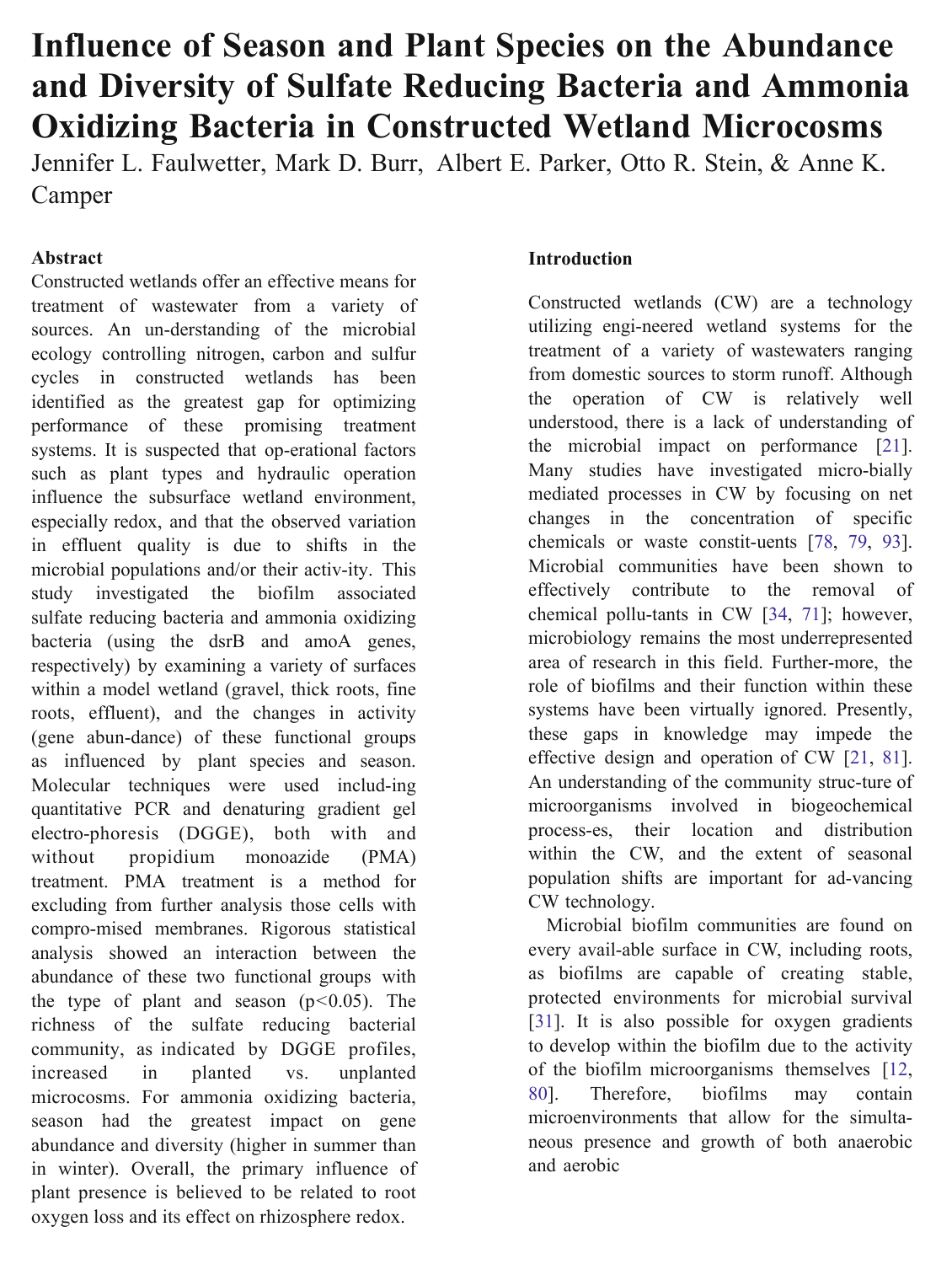organisms. Root surfaces are very dynamic and heterogeneous, which promotes colonization by varying populations of microorganisms. Plant roots support large biofilm populations primarily because they are sites of oxygen release and root exudation [\[6,](#page-14-0) [13,](#page-14-0) [53](#page-15-0)]. Chemical exudates released by plant roots are generally plant species specific, and plants are known to selectively enrich the rhizosphere with microorganisms accordingly [\[13\]](#page-14-0). Because of their effects on rhizosphere biofilm populations, root oxygen loss (ROL) and root exudation may ultimately affect effluent water quality.

Sulfate reducing bacteria (SRB) are important in CW because sulfate is a common pollutant in a variety of wastewater types including domestic wastewater and acid mine drainage. SRB have a vital role in the geochemical cycling of sulfur, are important for many biological processes and for the generation of alkalinity in CW [[41\]](#page-15-0). SRB utilize sulfate  $(SO_4^{-2})$  as a terminal electron acceptor in the anaerobic oxidation of organic substrates [[35\]](#page-15-0) and are critically important since they are the only known organisms to perform this function. SRB improve effluent water quality by removing sulfate from the aqueous phase. However, precipitates of sulfide remain within the system and CW probably accumulate sulfur over time. SRB are found mainly below the soil (or water) surface where anoxic environments are best suited for sulfate reduction. Historically, SRB have been considered strict anaerobes, but more recent research has shown that SRB can persist in oxic conditions and survive extended periods of oxygen exposure [[12,](#page-14-0) [18,](#page-15-0) [72](#page-16-0)]. Many studies have assumed SRB activity in CW based on observations of high sulfate input, low sulfate output, high sulfide concentrations, minimal sulfate uptake by CW plants, and low redox conditions [\[3](#page-14-0), [9,](#page-14-0) [35](#page-15-0), [76,](#page-16-0) [79](#page-16-0)].

Ammonia is another common pollutant found in wastewaters (e.g., domestic and agricultural wastewater) and can have detrimental effects on the environment when discharged. Nitrification plays a critical role in the biogeochemical cycling of nitrogen and has been documented in a variety of CW systems [[17](#page-15-0), [82,](#page-16-0) [83](#page-16-0)]. In bacteria, nitrification occurs via two aerobic reactions: ammonia to nitrite, by ammonia oxidizing bacteria (AOB), and nitrite to nitrate, by nitrite oxidizing bacteria (NOB). Ammonia oxidizing archaea (AOA) have been detected in wastewater treatment [\[62](#page-16-0)], natural wetlands [[74\]](#page-16-0) and CW [[73\]](#page-16-0). The oxic conditions required for nitrification can limit transformation of ammonia in traditional wastewater treatment systems [\[61](#page-16-0)], but plants in CW may be able to provide sufficient oxygen for nitrification through their roots [[10,](#page-14-0) [11,](#page-14-0) [39](#page-15-0), [71,](#page-16-0) [96](#page-17-0)].

Previous research in our laboratory has long inferred the presence of a robust SRB population within CW microcosms [[3,](#page-14-0) [9,](#page-14-0) [79\]](#page-16-0). Most recently, Taylor et al. [[86\]](#page-16-0) showed that microcosms planted with Deschampsia cespitosa had high removal efficiencies for organic carbon (COD) (nearly 100 %) and seasonally dependent removal of sulfate (highest in summer) while unplanted microcosms and those planted with L. cinereus had slightly lower overall COD removal (80 %) but constant sulfate removal regardless of season. Since constant sulfate removal was observed in the unplanted control and L. cinereus microcosms, the fluctuations in seasonal sulfate removal performance (determined by effluent water quality) were assumed to be linked to both plant presence (vs. unplanted control) and plant species selection. Redox data revealed very consistent values in the range of −200 to −250 mV for the unplanted control and L. cinereus microcosms regardless of season. D. cespitosa microcosms also tracked in this redox range in summer, but had redox readings during successive winters in the 0 to +400 mV range [\[84](#page-16-0), [85\]](#page-16-0). The effect of *D. cespitosa* on increasing redox in the entire bulk water during winter is attributed to ROL, and was the primary reason it was selected for study in the current research.

Molecular methods are increasingly being used to investigate microbial diversity and activity in environmental systems such as CW, because culture-based methodologies are severely limiting [[4,](#page-14-0) [69](#page-16-0)]. An overall perspective of the microbial diversity can be obtained by targeting the 16S rRNA gene, but this approach has limited utility for investigating specific microbial groups. For this reason, it is becoming more common to target specific functional genes. Furthermore, since DNA from nonviable cells has been shown to remain intact for a certain time in the environment [\[40](#page-15-0)], DNA-based PCR technologies cannot normally distinguish between DNA extracted from live (potentially active) and dead (inactive) cells. Differentiating between microbial populations that are merely present in biofilms vs. those that are potentially active may provide a better link between biogeochemical processes and community structure [[42,](#page-15-0) [51](#page-15-0)]. The live–dead continuum continues to be debated, however, one criterion for a live cell is an intact cell membrane, which can be determined experimentally as the ability to exclude from the cell membrane-impermeable dyes [[30](#page-15-0), [56\]](#page-16-0). Recently, Nocker et al. [\[57,](#page-16-0) [58](#page-16-0)] introduced a method designed to distinguish between cells with intact vs. compromised membranes based on treatment with propidium monoazide (PMA) prior to DNA extraction. PMA is capable of entering the cells of bacteria with compromised or damaged cell membranes and binding to the DNA. Exposure to light during processing causes PMA to become irreversibly bound to the DNA, which is then permanently inhibited from subsequent PCR amplification. This process leaves only DNA from cells with intact cell membranes for further analysis using PCR methodology [\[57\]](#page-16-0). PMA treatment also excludes extracellular DNA from subsequent amplification.

The microbial diversity found in natural environments is an asset that can be utilized for bioremediation, but the diversity also makes the study of microbial ecology in these environments difficult. In CW, optimization of effluent water quality is the main objective; therefore, bulk water sampling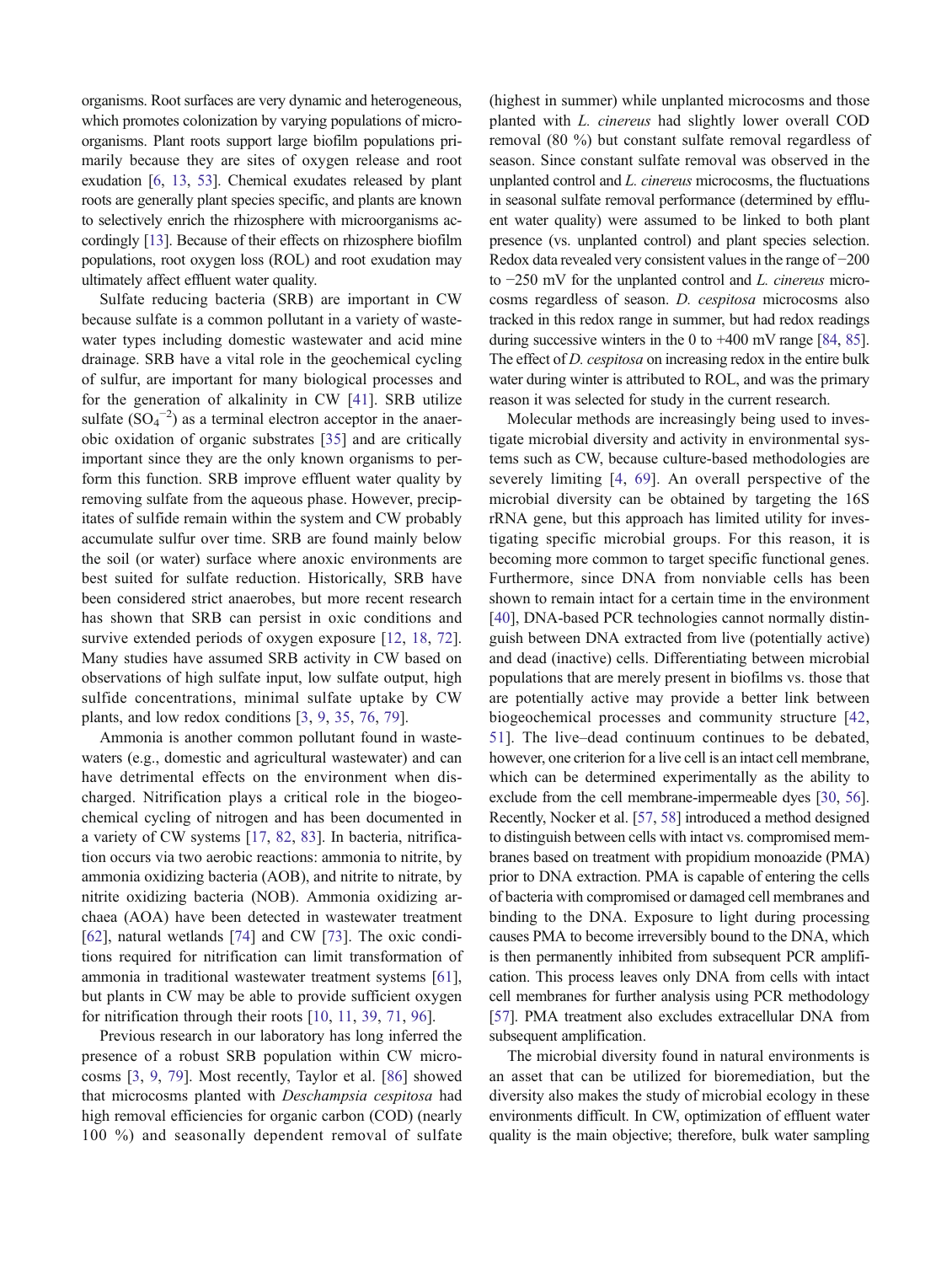would seem appropriate for understanding the community dynamics within. However, most nutrient removal in CW very likely takes place in root and matrix surface biofilms, yet these environments are difficult to sample. The plant rhizosphere in CW and other vegetated soils has been found to have a different microbial community compared to the bulk substratum [\[46,](#page-15-0) [75\]](#page-16-0). Furthermore, composite sampling methods (such as soil cores) can underestimate actual microbial diversity because they tend to combine regions of high and low diversity [\[42,](#page-15-0) [44\]](#page-15-0). Exactly how a CW should be sampled is still unknown.

The goal of this study was to determine the diversity and activity of SRB and AOB communities within CW microcosms by evaluating the relative DNA copy numbers by quantitative PCR (qPCR) of two functional genes,  $dsrB$  (involved in sulfate reduction) and *amoA* (involved in nitrification). *dsrB*, the smaller fragment of the dissimilatory sulfite reductase gene (dsrAB), was selected as it is essential for anaerobic sulfate reduction and has been found in all dissimilatory sulfatereducing prokaryotes examined thus far [\[1,](#page-14-0) [5](#page-14-0), [27,](#page-15-0) [51\]](#page-15-0). AOB were targeted by examining the beta proteobacterial ammonia monooxygenase gene (*amoA*) as this gene is responsible for the initial rate limiting step in nitrification and has been used in a variety of ecological studies investigating AOB [[19](#page-15-0), [38](#page-15-0), [45,](#page-15-0) [67,](#page-16-0) [95\]](#page-17-0). The potentially active community was defined as consisting of cells with intact cell membranes as determined by PMA treatment. The diversity within each of these genes was also evaluated as the number of bands (richness) in denaturing gradient gel electrophoresis (DGGE) profiles.

CW microcosms were planted with one of two different macrophyte species or left unplanted and maintained in a greenhouse with temperature regulation that simulated natural ambient conditions in a seasonally cold climate. Microcosms were fed a synthetic wastewater that simulated post-primary domestic wastewater effluent. Microcosms were destructively sampled in summer and winter seasons to investigate the effects of plant species and season on the SRB and AOB functional communities. To investigate whether specific locations within the CW were ecologically more relevant habitats for AOB and SRB than others, i.e., selectively enriched, samples were collected from bulk effluent water, gravel (two depths) and roots (thick, thin, ultra-fine). Effluent water quality analyses were also performed to assess reduction of sulfate and removal of ammonia as well as used to correlate CW performance (by pollutant removal) with the relative quantities of the targeted genes.

## **Methods**

## Constructed Wetland Operation

This research was conducted in the same facilities used in earlier studies [[78,](#page-16-0) [79](#page-16-0), [86](#page-16-0)]. CW microcosms were used to simulate an operational subsurface flow CW and were maintained in a greenhouse at the Plant Growth Center at Montana State University in Bozeman, MT (46°N, 111°W). Four replicates each of unplanted controls and monocultures of D. cespitosa and L. cinereus were planted in model subsurface wetlands consisting of 15 cm diameter by 30 cm tall polyvinyl chloride columns filled with 1–5 mm diameter gravel. Greenhouse temperature was changed every 60 days to mimic natural seasonal cycles. The annual temperature sequence was 4, 8, 16, 24, 16, 8, and  $4^{\circ}$ C. Supplemental lighting was not used. Patterns of natural light and controlled temperature induced normal seasonal cycles of plant dormancy and growth. Microcosms were fed synthetic wastewater simulating post-primary domestic wastewater effluent [[86](#page-16-0)]. There were three 20-day batches at each temperature. Between batches, the microcosms were completely drained. Periodic measurement of sulfate, ammonia, and COD in the bulk water was by standard methods as reported previously [\[85](#page-16-0)]. Plants were grown for a minimum of 12 months prior to the first sampling date. All sampling for this research was done during one winter (4°C) and the following summer (24°C).

## Plant Species Selection

The two plant species investigated in this research were selected from a list of 19 species based upon their performance in earlier CW microcosm experiments [\[84](#page-16-0), [86](#page-16-0)]. The objective was to compare two species at opposite ends of the spectrum in terms of their apparent effects on nutrient removal (carbon and sulfate) and root oxygen release in the CW. Plants were selected based upon COD removal and oxygen release because these are standard criteria for evaluating CW performance [\[71](#page-16-0)]. CW columns planted with D. cespitosa were very effective at carbon removal, as demonstrated by reductions in chemical oxygen demand (COD). D. cespitosa also readily released oxygen from its roots regardless of season [[84-86\]](#page-16-0). Thus, it had the potential to create oxic microenvironments immediately surrounding the root in the otherwise anoxic depths of the CW. In contrast, CW columns planted with L. cinereus provided poor COD removal and undetectable levels of root oxygen release [[84,](#page-16-0) [86](#page-16-0)]. It was also advantageous that both species belonged to the same family (Poaceae), because potential differences in plant physiology were minimized. Unplanted control columns (containing only gravel) were also included in the experimental design.

The plants were transplants from microcosms used in earlier experiments and were 12 months old at the time of the first sampling and 18 months old at the second sampling. In addition, the gravel used in each microcosm was also obtained from earlier experiments and was plant-species specific, that is, only gravel from earlier *D. cespitosa*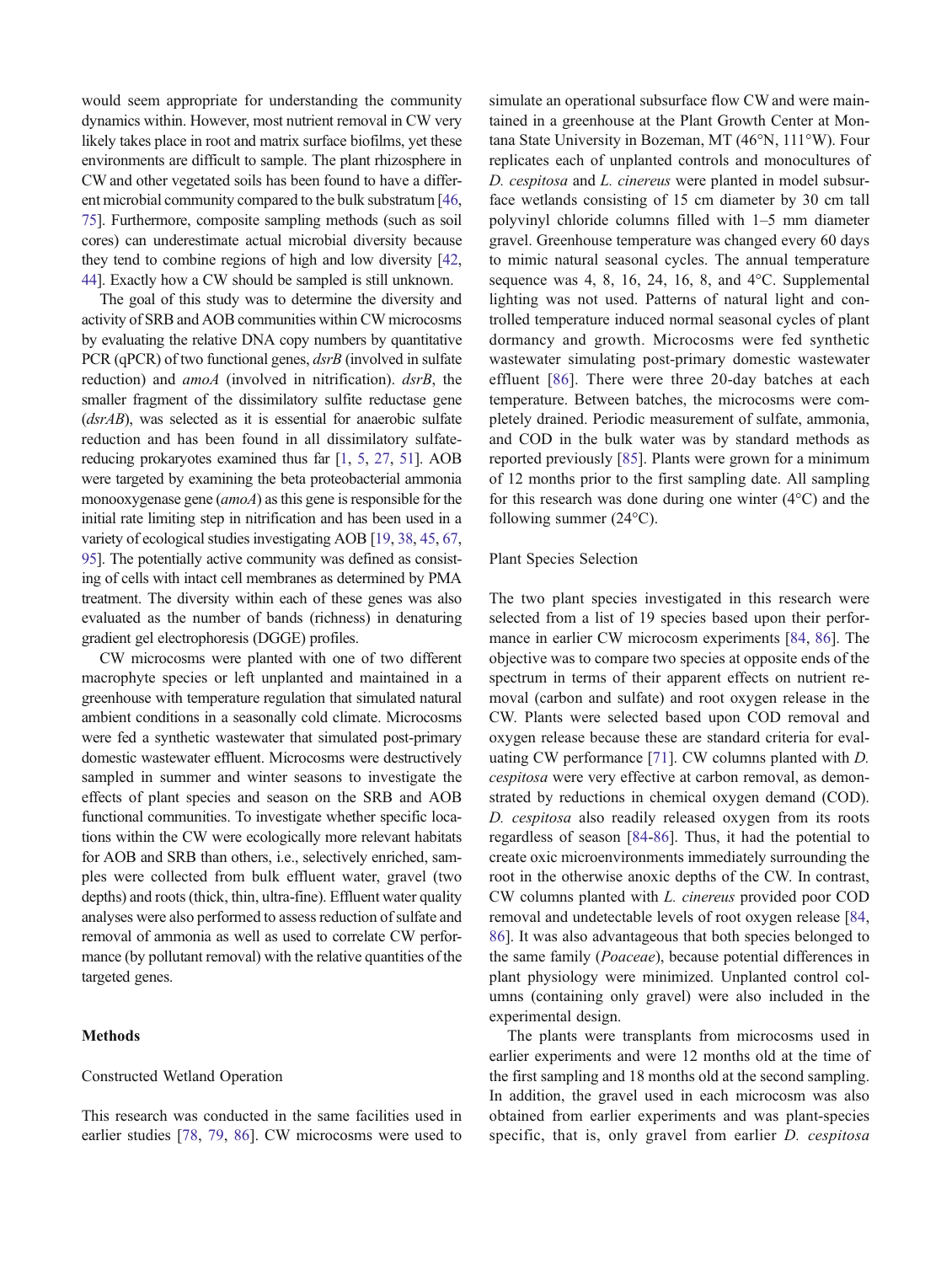microcosms was used for replanting this species, and so on. There is no standard for such studies, and the literature reports a wide range of plant ages. Molle et al. [[52\]](#page-15-0) allowed plants to mature for 3 years to minimize plant aging effects. In contrast, Gagnon et al. [[26\]](#page-15-0) sampled plant microcosms that were less than 6 months old. Iasur-Kruh et al. [\[36](#page-15-0)] used 3-month-old microcosms to model a 3-year-old CW. Wang et al. [\[92](#page-16-0)] used plantings that were at least 2 years old, but noted that even with mature plants, there were some differences in plant performance between senescent plants in the fall compared to fast growing plants in the spring.

## Microcosm Destructive Sampling

CW microcosms were destructively sampled, in duplicate, at the completion of the third batch (day 20) at the specified temperature (4  $\mathrm{^{\circ}C}$ , winter, and 24  $\mathrm{^{\circ}C}$ , summer). Six samples were obtained from each microcosm for the ultimate purpose of DNA extraction. First, the column was completely drained and the water was collected as effluent (E1). Next, the plant and root ball were removed and separated from any residual rootbound gravel by swirling the plant in a container of tap water. Roots of two diameters were then aseptically excised from the plant, thicker and older roots near the crown  $(\sim]$ -2 mm diameter, R2), and thinner and younger roots near the tip (~0.5–1 mm diameter, R3). Ultra-fine roots that had detached from the plant during processing  $(R4, \leq 0.5 \text{ mm diameter})$ were found floating in the container of tap water and were skimmed from the surface. Finally, gravel from the top of the column (G5) and from the bottom (G6) were collected.

The gravel from the bottom of the column was considered anoxic and interesting for its potential to harbor anaerobic (or facultative) microorganisms. For that reason, it was immediately transferred to an anaerobic chamber to protect anaerobes against oxygen exposure. The purpose of this intensive sampling was to determine whether certain sample locations were selectively enriched for the target genes (amoA or dsrB) and/or more responsive to seasonal or plant species differences.

Duplicate samples were collected from each column location, one for PMA treatment, the other untreated. Briefly, the effluent sample was filtered (250 ml), and the filter was aseptically divided in half for PMA-treated and untreated processing. For PMA treatment, clear 1.7 ml microcentrifuge tubes (www.biotang.com) were used for maximum transmittance of light (see PMA protocol below). Untreated samples were transferred directly to DNA extraction tubes (MO BIO PowerSoil™ DNA Isolation Kit; www.mobio. com). Thin (0.03 g) and thick roots (0.05 g) were collected in duplicate and aseptically transferred to 1.7 ml clear tubes or to DNA extraction tubes. Ultra-fine roots were skimmed into a 100 ml volume of water, filtered (41 Whatman paper filter (www.whatman.com)), and the filter contents were also transferred to either clear tubes or DNA extraction tubes. To remove biofilm from the gravel surface, each of the gravel samples collected (7.5 ml) was vortexed with phosphate buffered saline (pH 7.2) and 10 ml sterile sand for 60 s. For PMA treatment, 3 ml of the supernatant was transferred in 0.5 ml aliquots to six clear 1.7-ml microcentrifuge tubes. For the untreated sample, six 0.5-ml aliquots were sequentially pelleted into DNA extraction tubes.

## PMA Treatment

A total volume of 0.5 ml for each sample was used for PMA treatment. For the effluent samples and all root samples, 0.5 ml of sterile effluent filtrate was added to the clear tubes. Since PMA treatment is based upon the integrity of the cell membrane, sterilized filtrate was used to minimize any osmotic shock or artificial membrane damage to the cells prior to treatment with PMA. PMA treatment was as described by Nocker et al. [\[58](#page-16-0)], except as modified below. To each tube, 1.5 μl of PMA (20 mM stock solution prepared in 20 % dimethyl sulfoxide; Biotium, Inc., Hayward, CA) was added and each tube was shaken vigorously. Tubes were incubated in the dark on ice for 5 min with the exception of bottom gravel samples which were exposed to PMA for 7 to 10 min. PMA was then inactivated by exposing the tubes to light for 2 min using a 650-W halogen light source (sealed beam lamp, FCW 120 V, 3,200 K; GE Lighting, General Electric Co., Cleveland, OH). Samples were shaken during light exposure. Root samples were exposed to light for 4 min to minimize the effect of shadowing by root material. Upon completion of PMA treatment, samples were transferred to MO BIO PowerBead Tubes (MO BIO Power-Soil™ DNA Isolation Kit) for DNA extraction. Gravel samples were processed in six 0.5-ml aliquots and after PMA inactivation. Aliquots were combined and concentrated by sequential centrifugation for 5 min at  $5,000 \times g$  into a DNA extraction tube.

#### DNA Extraction

The MO BIO PowerSoil™ DNA Isolation Kit was used to complete the DNA extraction as described in the manufacturer's protocol with the exception that instead of vortexing, PowerBead tubes were placed into the FastPrep® Instrument (Qbiogene, Inc.) at speed 5.5 for 45 s. DNA yield was estimated on an agarose gel with ethidium bromide staining, serial dilutions were performed for PCR, and the DNA preparations were stored at −20 °C.

## Conventional PCR

Conventional PCR was performed to screen for the target genes and to obtain products to be analyzed by DGGE. In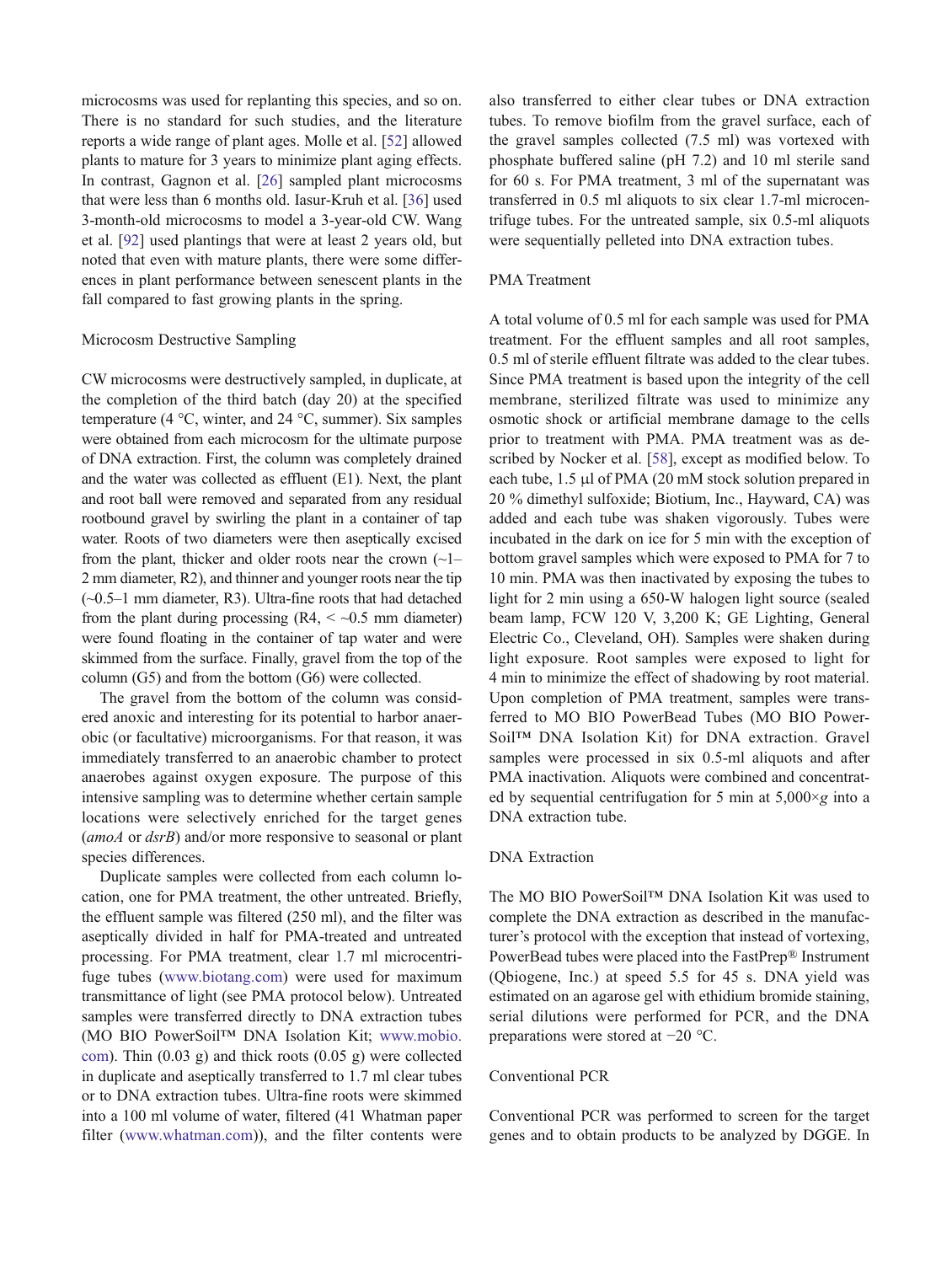<span id="page-5-0"></span>some cases, primers for both genes were combined in a single multiplex PCR reaction, primarily to screen for the target genes and to conserve sample DNA and PCR reagents. All PCR reactions (20 μl) were performed using 2× GoTaq® Green Master Mix (www.promega.com). The PCR reaction mixture consisted of 10 μl 2× GoTaq® Green Master Mix, 0.5 μl ultrapure bovine serum albumin (BSA) (50 mg/ml; Ambion, www.ambion.com), 2.5 μl nucleasefree water, 1 μl each of forward and reverse primers (12.5  $\mu$ M), and 5  $\mu$ 1 1:10 diluted (unquantified) template DNA. Oligonucleotide primers were synthesized by Integrated DNA Technologies (www.idtdna.com) and described in Table 1. Multiplex reactions were adjusted to contain 10 μl 2× GoTaq® Green Master Mix, 0.5 μl ultrapure BSA (50 mg/ml; Ambion, www.ambion.com), 0.5 μl nuclease-free water, 1 μl of each forward and reverse primer (12.5  $\mu$ M), and 5  $\mu$ 1 1:10 diluted (unquantified) template DNA. All PCR amplifications were performed on an Eppendorf Mastercycler® ep thermal cycler (Eppendorf North America, www.eppendorfna.com) using the program specified in Table [2.](#page-6-0) PCR products were confirmed by agarose gel electrophoresis and staining with ethidium bromide.

## Sulfate Reducing Bacteria (for DGGE)

PCR primers DsrBF and Dsr4R (Table 1) target the β-subunit of the dissimilatory sulfite reductase gene (dsrB, required for sulfate reduction). Presumptive presence of the  $dsrB$  gene was indicated on an agarose gel by a 370-bp PCR product. Primer DsrBF was also synthesized with a 5′ 40-bp GC clamp and was paired with primer Dsr4R for amplifying fragments to be analyzed by DGGE. The PCR program specified by Geets et al. [[27\]](#page-15-0) (Table [2\)](#page-6-0) was used for amplification. Products were analyzed by DGGE.

## Multiplex PCR

PCR primers DsrBF and Dsr4R (Table 1) were combined with primers RottF and RottR (Table 1). Presumptive presence of the genes was indicated on an agarose gel by 370 and 491-bp PCR products. The PCR program specified by Bahr et al. [\[5](#page-14-0)] (Table [2\)](#page-6-0) was used for amplification. Products were diluted and used for additional PCR amplification with the Rott primers and analysis by DGGE.

## Ammonia Oxidizing Bacteria (for DGGE, with Multiplex Above)

PCR primers RottF and RottR (Table 1) target the ammonia monooxygenase gene (amoA, required for ammonia oxidation to nitrite). Presumptive presence of the *amoA* gene was indicated on an agarose gel by a 491-bp PCR product. Primer RottR was also synthesized with a 5′ 40-bp GC clamp and was paired with primer RottF for amplifying fragments to be analyzed by DGGE. Multiplex PCR product was diluted 1:100 and 5 μl was used as template in the reactions subsequently analyzed by DGGE. For PCR products to be cloned and used as qPCR standards,  $5 \mu 1:10$ diluted (unquantified) template DNA was used for each reaction. The PCR program specified by Bahr et al. [[5](#page-14-0)] (Table [2\)](#page-6-0) was used for amplification. Reamplified multiplex PCR products were used for DGGE analysis.

## **DGGE**

DGGE was performed on functional PCR products (dsrB and amoA) (with and without PMA treatment) from community DNA using a DCode™ system (www.biorad.com) and reagents from Sigma-Aldrich (www.sigmaaldrich.com).

Table 1 Primer sequences used in this study

| Primer        | Target                             | Sequence $(5'$ to $3')$                       | Method                      | Reference          |
|---------------|------------------------------------|-----------------------------------------------|-----------------------------|--------------------|
| <b>DsrBF</b>  | $dsrB$ gene (dsr $\beta$ -subunit) | CAACATCGTYCAYACCCAGGG                         | PCR <sup>a</sup> -DGGE/qPCR | [27]               |
| Dsr4R         | $dsrB$ gene (dsr $\beta$ -subunit) | <b>GTGTAGCAGTTACCGCA</b>                      | PCR <sup>a</sup> -DGGE/qPCR | [91]               |
| RottF         | amoA gene                          | GGGGTTTCTACTGGTGGT                            | PCR <sup>a</sup> -DGGE/qPCR | [67]               |
| RottR         | amoA gene                          | <b>CCCCTCKGSAAAGCCTTCTTC</b>                  | PCR <sup>a</sup> -DGGE/qPCR | [67]               |
| VectF         | pCR®2.1-TOPO plasmid               | AGTGTGCTGGAATTCGCC                            | DGGE Marker                 | $\lceil 14 \rceil$ |
| VectR with GC | pCR®2.1-TOPO plasmid               | <b>ATATCTGCAGA ATTCGCC</b>                    | DGGE Marker                 | $\lceil 14 \rceil$ |
| Eub341F       | 16S rRNA<br>V <sub>3</sub> region  | CCTACGGGAGGCAGCAG                             | qPCR                        | $[55]$             |
| Eub $534R$    | 16S rRNA<br>V <sub>3</sub> region  | ATTACCGCGGCTGCTGGC                            | qPCR                        | $\left[55\right]$  |
| GC Clamp      | Attach at 5' end of primer         | CGCCCGCCGCGCCCCGCGCCCCG<br>GCCCGCCGCCCCCGCCCC | PCR-DGGE                    | $\lceil 22 \rceil$ |

<sup>a</sup> Used in multiplex PCR screening reactions without the GC clamp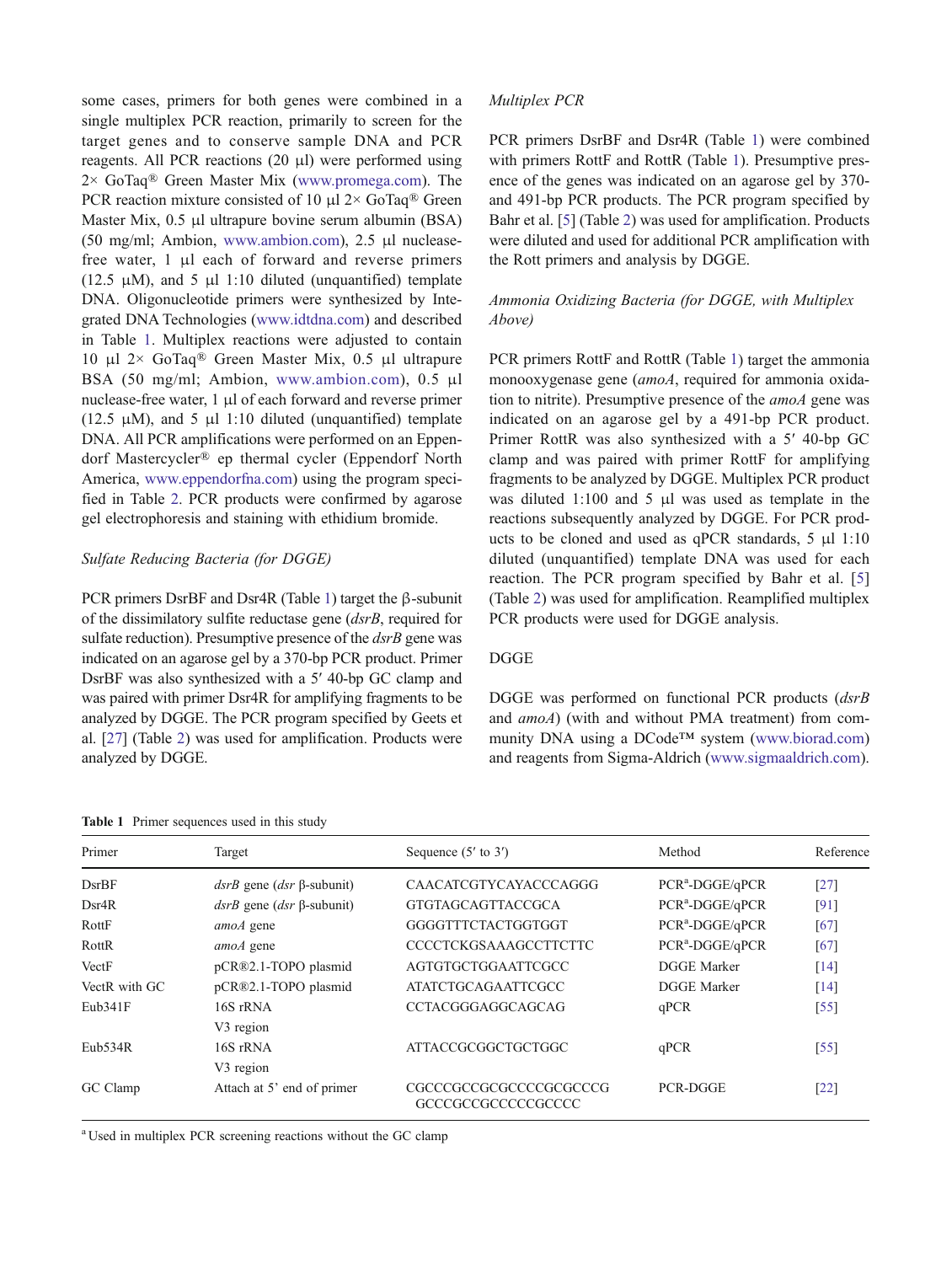<span id="page-6-0"></span>Table 2 PCR programs used in this study

| Application                                          | PCR Program                                                                                                                                                                                                                                                                                                                            | Reference         |
|------------------------------------------------------|----------------------------------------------------------------------------------------------------------------------------------------------------------------------------------------------------------------------------------------------------------------------------------------------------------------------------------------|-------------------|
| dsrB cloning, DGGE, qPCR                             | Initial denaturation for 4 min at 94 °C, followed by 35 cycles of: 94 °C for 60 s, 55 °C<br>for 60 s, and 72 °C for 60 s. The program ended with an extension step at 72 °C for<br>10 min.qPCR program run for 40 cycles, denaturation temperature increased to 95 $^{\circ}$ C,<br>the initial denaturation step increased to 10 min. | [27]              |
| Multiplex PCR, amoA and<br>DGGE Marker amplification | Initial denaturation for 60 s at 94 °C, followed by 35 cycles of: 94 °C for 60 s, 54 °C for<br>60 s, and 72 °C for 3 min. The program ended with an extension step at 72 °C for 10 min.                                                                                                                                                | $\lceil 5 \rceil$ |
| 16S rRNA qPCR                                        | Initial denaturation for 10 min at 95 °C, followed by 45 cycles of: 95 °C for 10 s, 60 °C<br>for 15 s, and 72 $\degree$ C for 20 s.                                                                                                                                                                                                    | Modified from [1] |
| $amoA$ qPCR                                          | Initial hold at 50 °C for 2 min and denaturation for 10 min at 95 °C, followed by 40<br>cycles of: 95 °C for 60 s, 50 °C for 60 s, and 72 °C for 60 s.                                                                                                                                                                                 | [28]              |

Gels had a gradient of denaturant concentrations from 40 % at the top of the gel to 70 % at the bottom, where 100 % denaturant is defined as 7 M urea and 40 % formamide. Gels also contained an 8 % to 12 % polyacrylamide gradient from top to bottom [[29\]](#page-15-0). Electrophoresis was at 60 V for 16 h. Gels were stained with Sybr®Gold (www.invitrogen.com) and documented using a FluorChem™ 8800 fluorescence imager (www.alphainnotech.com). Three marker lanes (generated from five pooled unidentified clones according to the method described by Burr et al. [\[14\]](#page-14-0), data not shown) were included in each DGGE gel so that cross-comparison between gels would be possible. Bands in DGGE images were identified using GelCompar II software (Version 6.1, Applied Maths Inc.) and confirmed visually.

## Quantitative PCR

All PCR amplifications were performed in a Rotor-Gene 3000 real-time PCR cycler (QIAGEN, formerly Corbett Life Science, www1.quiagen.com) in a 72-well rotor using the programs described in Table 2: 16S rRNA gene program was modified from Agrawal and Lal [[1\]](#page-14-0),  $dsrB$  from Geets et al. [[27\]](#page-15-0) (see qPCR modifications in Table 2), amoA from Geets et al. [\[28](#page-15-0)]. Data were acquired using the FAM/Sybr detection channel during the extension step. For each sample,  $C_t$  values, the number of cycles required for the signal to exceed background fluorescence, were converted to initial DNA template concentrations using a standard curve. The standard curve was a plot of  $C_t$  values vs. standard template concentrations. Standards and samples were prepared in triplicate and appropriate negative controls containing no template DNA were included to ensure that no contamination had occurred. Melt curve analysis was also performed after thermal cycling to verify PCR products. Melt curve analysis was performed from 65 °C to 95 °C in 0.3 °C increments held for 5 s with an initial pre-melt hold for 90 s at the first step.

The 16S rRNA gene was quantified and used to normalize the amounts of  $dsrB$  and  $amoA$  genes in each sample location. PCR primers Eub341F and Eub534R target the variable V3 region of the 16S rDNA gene. Quantitative PCR reactions (25 μl) were performed using Power SYBR® Green PCR Master Mix (www.appliedbiosystems.com). The PCR reaction mixture consisted of 12.5 μl Power SYBR® Green PCR Master Mix, 0.5 μl ultrapure BSA (50 mg/ml, Ambion), 2 μl nuclease-free water, 1 μl of forward and reverse primers (12.5  $\mu$ M), and 8  $\mu$ l 1:10 diluted template DNA. These primers amplified a 193-bp fragment of the 16S rDNA gene.

qPCR data were expressed in terms of relative gene abundance by normalizing absolute copy numbers to copy numbers of the 16S rRNA gene from the same sample. This allowed for comparison among samples in which different amounts of DNA were extracted, and seemed to be the only way to compare qPCR results for such different sample materials as water, gravel, and root biomass. It also allowed a straightforward assessment of the extent to which a sample location was enriched for either functional gene compared to other sample locations. A limitation of this approach is that it does not determine the absolute contribution of SRB and AOB associated with effluent vs. gravel vs. roots. It was not possible to relate gene abundance to cell numbers of AOB and SRB because the intracellular copy number for each of the genes investigated is variable. The 16S rRNA gene can range from 1 to 15 copies per cell [[23,](#page-15-0) [28,](#page-15-0) [32](#page-15-0)], and the *amoA* gene from 2 to 3 copies per cell [[16,](#page-14-0) [28](#page-15-0), [59,](#page-16-0) [88](#page-16-0)]. The dsrB gene has been reported to have a single copy per cell [[43,](#page-15-0) [48](#page-15-0)]. Samples below the level of detection were distorted when the copies of 16S rRNA genes from that same location were also low. This occurred with only one sample (from the ultra-fine roots in a summer D. cespitosa microcosm). PCR primers DsrBF and Dsr4R (Table [1](#page-5-0)) were used for amplification of SRB and RottF and RottR were used for amplification of AOB. Quantitative PCR reactions (25 μl) were performed using Power SYBR® Green PCR Master Mix (www.appliedbiosystems.com). The PCR reaction mixture consisted of 12.5 μl Power SYBR® Green PCR Master Mix, 0.5 μl ultrapure BSA (50 mg/ml; Ambion, www.ambion.com), 2 μl nuclease-free water, 1 μl of forward and reverse primers (12.5  $\mu$ M), and 8  $\mu$ l undiluted template DNA.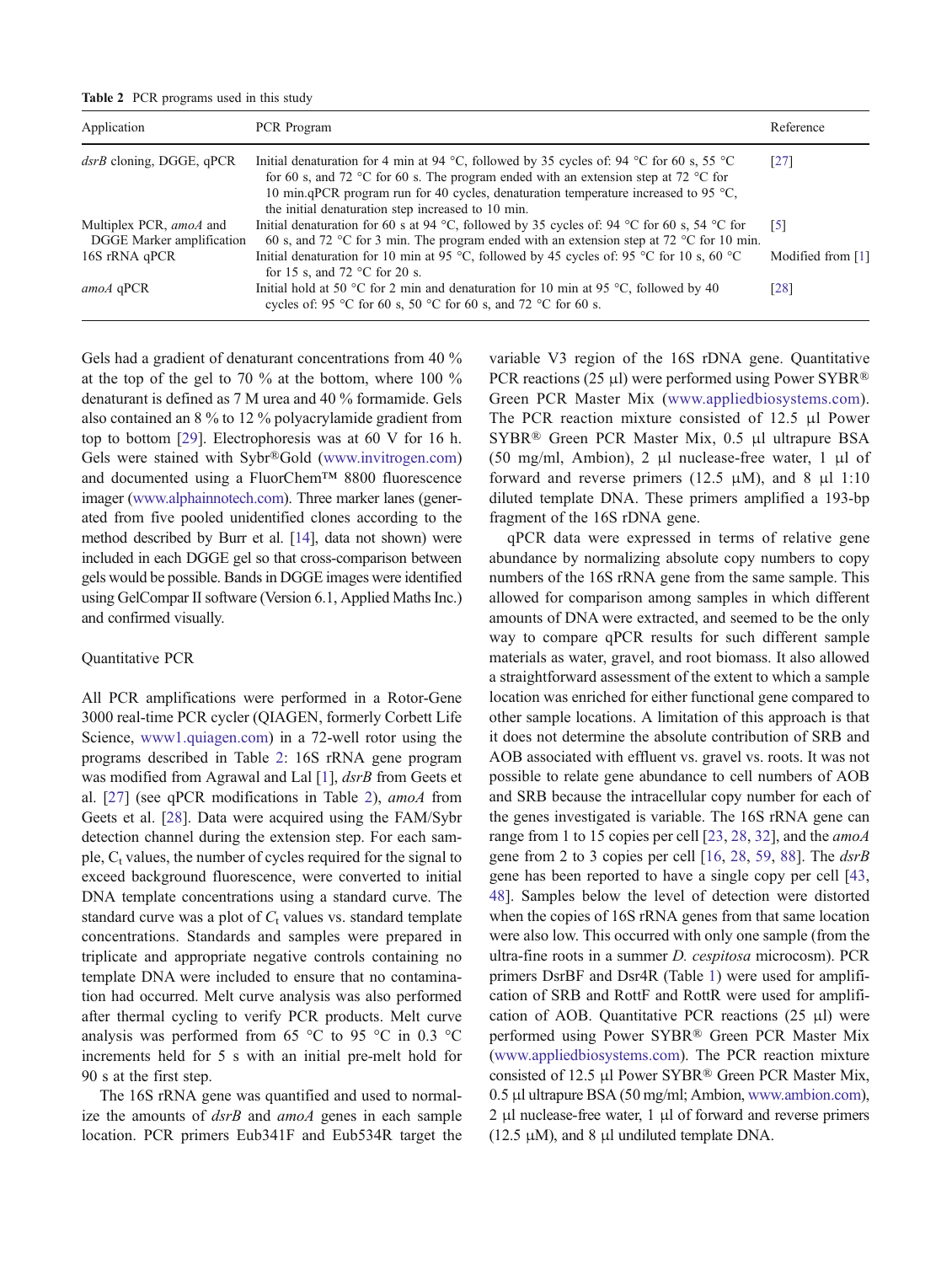Purified (16S rRNA gene, dsrB, amoA) PCR products obtained from DNA extracted from CW samples were cloned into plasmid vector pCR®2.1-TOPO® using the TOPO® TA Cloning kit (Invitrogen, www.invitrogen.com) following the manufacturer's protocol. Clones were sent to the Research Technology Support Facility (RTSF) at Michigan State University and were sequenced using the M13F primer. Edited sequences were compared with known sequences in the GenBank database using the Basic Local Alignment Sequence Tool (BLAST) (http://blast.ncbi.nlm.nih.gov/ Blast.cgi). The 16S rRNA gene sequence was 99 % identical to the 16S rRNA gene of an uncultured beta proteobacterium clone (accession no. FJ535165). The *dsrB* sequence was 84 % identical to the *dsrB* gene of a *Desulfatiferula* sp. isolate (accession no. HE613445). The *amoA* sequence was 99  $\%$ identical to the  $amoA$  gene of an uncultured bacterium from an environmental sample (accession no. JN177542).

Standard curves were obtained with serial dilution of the quantified standard plasmids carrying the target 16S rRNA gene,  $dsrB$ , or amoA gene. Standard curves were generated for each gene, in triplicate, according to the protocol described above. The copy number of the standard plasmids carrying the targeted genes ranged from  $1.09 \times 10^7$  to  $1.09\times10^{2}$  copies/ $\mu$ l for the 16S rRNA gene,  $3.12\times10^{7}$  to  $3.12\times10^2$  copies/µl for dsrB, and  $2.53\times10^7$  to  $2.53\times10^2$ copies/μl for amoA.

## Statistical Analyses

## DGGE

DGGE gel images were processed and normalized using the GelCompar II software (Version 6.1, Applied Maths Inc.). Bands in DGGE images were identified on a presence/ absence basis. Band intensities were not considered during statistical analysis. Subsequent statistical analyses of the presence-absence data were performed using R software (Version 2.11.1) libraries labdsv [\[65\]](#page-16-0) and optpart [\[66\]](#page-16-0) (www.r-project.org). Dissimilarity matrices were calculated using the Sorensen method [[50,](#page-15-0) [87](#page-16-0)].

Hierarchical clustering (HC) analyses from the Sorensen dissimilarity matrices were performed on DGGE band patterns profiles for each of the functional genes, and dendrograms were generated using the Unweighted Pair Group Method with Arithmetic Mean (UPGMA) [[8,](#page-14-0) [37\]](#page-15-0). To optimize the dendrograms to the most informative number of clusters, a stride plot was generated which shows the global (partana ratio) and local (silhouette width) values for the cluster analysis. The partana (partition analysis) ratio evaluates within-cluster similarity with among-cluster similarity and is a tool to measure the cluster validity [\[2](#page-14-0)], while the

silhouette width measures the mean similarity of each sample in the cluster to the mean similarity of the next most similar cluster [[68\]](#page-16-0). The optimized dendrogram was sliced (according to the optimized partana ratio) and chi-square tests performed on the sliced trees to determine impact of the environmental parameters (season, plant type, sample type) on the clusters (<0.05 indicated a significant relationship).

Separately, principal coordinate analysis (PCO) was applied to the DGGE dissimilarity matrix. General surface plots (i.e., logistic regression with the first two PCOs as predictors and one of the categorical environmental variables as the response) were generated to visualize, in two dimensions, important partitions of the data with respect to the environmental variables (e.g., summer vs. winter, planted vs. unplanted) for each of the functional genes (R software library labdsv [[65\]](#page-16-0)). The goodness of fit of the surface plots was reported by  $D^2$ , which is analogous to  $R^2$ (for quantitative responses). Large  $D^2$  values (maximum was 1) indicated a good fit of the logistic regression of the two most informative PCOs to the environmental partitioning of the data. The most influential environmental factor (the one with the highest  $D^2$  value) was selected and the dataset subdivided according to this parameter (e.g., season). Subsequent analysis of these two subgroup datasets determined the next most influential variable (e.g., plant species or sample type). Surface analysis is capable of comparing two categories at a time; for those with variables with three categories, one was compared to the remaining two as was relevant to the CW system (e.g., unplanted (control bands) vs. planted (D. cespitosa and L. cinereus bands considered together)). This process was repeated until all environmental variables had been assessed and subgroups created and analyzed, or surface analysis no longer revealed associations between the PCO data and the environmental parameter applied. Results from surface analyses were compared with HC results to determine whether similar conclusions could be drawn using a second independent approach.

#### Quantitative PCR

Quantitative PCR results were analyzed using analysis of variance (ANOVA) and multivariate ANOVA (MANOVA) in Minitab (version 15). All data were normalized to 16S rRNA gene quantity [\[1](#page-14-0), [19](#page-15-0), [28\]](#page-15-0) and transformed to the log scale to satisfy the normal assumption of the statistical models. The Benjamini–Hochberg correction was used to maintain a false discovery rate of either 5 % or 10 % [[7\]](#page-14-0). Due to the limited number of data points, MANOVA analysis could not be performed on all six sample types simultaneously. Effluent (E1) was analyzed with an ANOVA. The other five responses were separated into root (R2, R3, R4) and gravel (G5, G6) subsets and these two groups were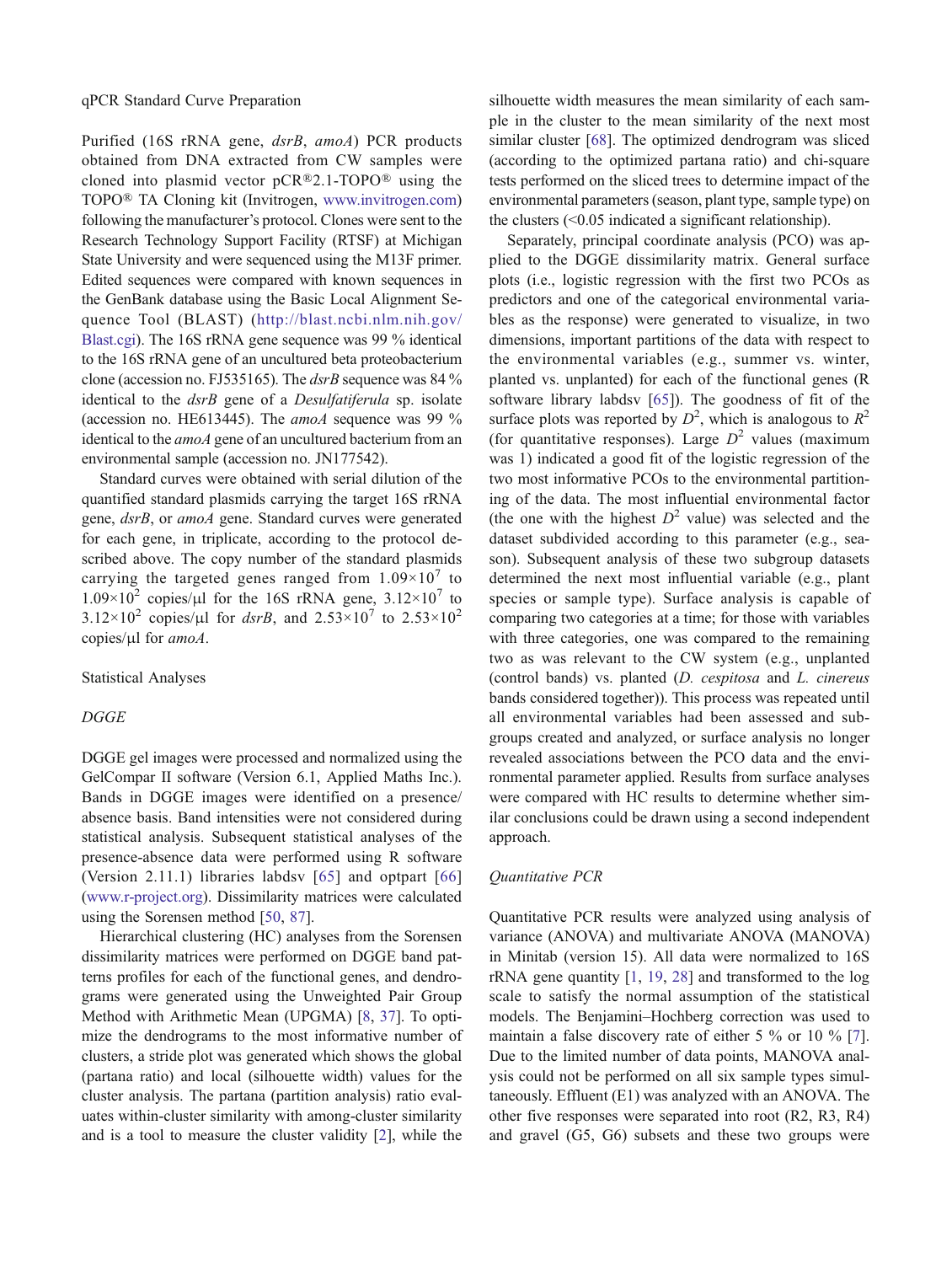analyzed separately. The factors in these models were Plant, Season, and the two-way interaction. If there was no statistically significant interaction, the main effects were interpreted directly. That is, an overall effect due to Plant Type could be interpreted across all of the Seasons. Otherwise, a "follow up" MANOVA was performed with a single factor with levels across all of the combinations of Plant and Season in order to examine the interactions between Plant and Season. The linear discriminate functions (LDF), which are the directions of maximum discriminability of the group means produced by the MANOVA [\[64](#page-16-0)], were calculated, rounded to an integer value, and interpreted with regard to our CW system. The coefficients of each LDF were standardized by multiplying by the within group standard deviation. By comparing the magnitude of the standardized coefficients, we ranked the importance or contribution of the original gravel and root measurements to the discriminability of the group means [\[64](#page-16-0)]. Statements of significance are made based on Wilks' likelihood ratio test.

## **Results**

The combined approach of incorporating PMA, DGGE and qPCR with functional gene primers allowed for a comprehensive analysis of membrane-intact microorganisms that had amoA and dsrB genes. PMA removed the DNA from cells with compromised cell membranes (and extracellular DNA); DGGE was a measure of the diversity of the community in each sample, and qPCR quantified gene copy number. In this way, we attempted to determine if diversity and/or abundance of a particular gene within the membrane-intact microbial community varied with time and sample location.

CW performance, as determined by effluent water quality, had been the focus of previous research [[86\]](#page-16-0) with COD and sulfate removal closely examined. To ensure that the CW microcosms were performing as anticipated, water quality was evaluated prior to destructive sampling with methods used in the previous study [[86\]](#page-16-0). For water quality data, there was good agreement between the previous and current research. In the current research, there was a seasonal trend in COD removal for both the unplanted control and L. cinereus, ranging from 70 % to 80 % in winter and up to 90 % in summer. D. cespitosa COD removal was typically highest in winter (nearly 100 %) and slightly reduced in summer (about 90 %). Sulfate data also correlated well with previous research for all treatments, with nearly 100 % sulfate removal in summer and winter for L. cinereus and the unplanted control, and for D. cespitosa nearly 100 % sulfate removal in the summer and 50 % removal in the winter. Ammonia was most efficiently removed by the D. cespitosa columns (near complete removal in both summer and winter), followed by  $L$ . *cinereus* (75  $\%$  removal in summer, 60 % in winter) and the unplanted control (~50 % removal in summer and winter).

### Quantitative PCR

The efficiency of qPCR was near 0.9 and the standard curves for all genes were linear over six orders of magnitude  $(R<sup>2</sup> > 0.99)$ . For each DNA extract, copy numbers of the 16S rRNA gene and the two functional genes, dsrB and amoA, were calculated from their respective qPCR standard curves. The functional gene copy numbers were then normalized to the 16S rRNA gene copy number as ratios (copies dsrB or amoA/copies 16S rRNA gene) [[1,](#page-14-0) [19,](#page-15-0) [28](#page-15-0)]. This calculation expressed functional gene abundance relative to the total bacterial population, and allowed comparisons between different samples in which DNA yield might have varied. For samples below the level of detection, the qPCR threshold value was substituted (678 copies/ $\mu$ l for  $dsrB$  and 267 copies/ $\mu$ l for *amoA*) since the statistical analyses required a numerical value for each sample. These values were determined by averaging the  $y$ -intercepts from the qPCR runs performed for each gene and calculating the copy number for the threshold  $C_t$  value.

Each sample was split between PMA treated and untreated fractions prior to DNA extraction. The effects of PMA treatment were used to evaluate 16S rRNA gene copy number when compared to untreated samples.  $C_t$  values for the 16S rRNA gene treated with PMA indicated that removal of DNA was no more than 10 % when compared to the untreated samples. Furthermore, the difference between PMA treatment vs. no treatment was only significantly different for the ultra-fine root samples and top gravel (ANOVA, 5 %). Therefore, all subsequent qPCR data for dsrB and amoA are reported for the PMA treated samples only.

## Dissimilatory Sulfite Reductase Gene (dsrB)

ANOVA was performed for each of the six individual locations to see how season and plant species affected relative gene abundance. The ultra-fine roots and the top gravel layers showed seasonal variation for SRB with significantly higher gene ratios observed in the summer (10 % significance; Tables [3](#page-9-0), [4](#page-9-0) and [5](#page-10-0)). Overall, D. cespitosa had the lowest relative  $dsrB$  abundance (for all sample locations except the ultra-fine roots; Tables [3](#page-9-0)–[5\)](#page-10-0). In previous studies, D. cespitosa microcosms also typically had the highest winter redox potential; in summer redox was comparable to L. cinereus and the unplanted control [\[84,](#page-16-0) [85\]](#page-16-0). The unplanted control column and *L. cinereus* had similar relative  $dsrB$  abundance for all sample locations, with the effluent and bottom gravel samples containing the highest relative abundance of *dsrB*. This correlates well with the similarly efficient sulfate removal rates observed for both of these treatments.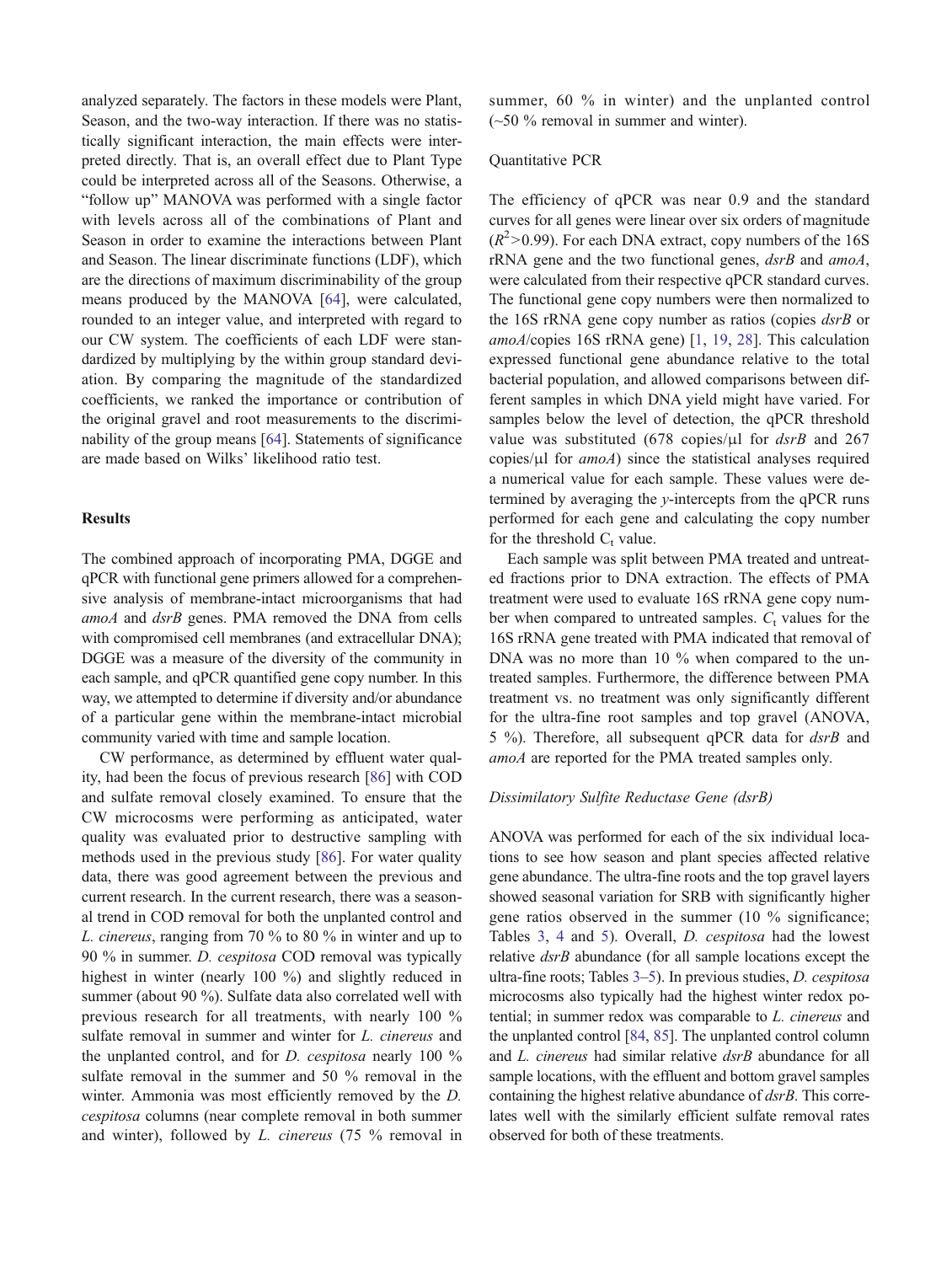<span id="page-9-0"></span>**Table 3** Average  $(n=2)$  relative gene abundances for  $dsrB$  and amoA compared to the16S rRNA gene, separated by plant species: unplanted control E1 effluent,  $R2 \sim 1-2$  mm diam-Unplanted Control Summer Winter E1 G5 G6 E1 G5 G6 Copies/μl AOB 6.6E+02 2.4E+04 8.4E+02 7.0E+02 1.3E+04 1.3E+03 SRB 1.8E+04 2.7E+03 1.7E+04 2.1E+03 4.4E+03 5.2E+04 16S 5.9E+06 5.4E+05 3.1E+06 1.0E+06 1.1E+07 1.0E+07 Relative abundance AOB/16S (%) 0.011 4.560 0.027 0.067 0.118 0.013 AOB/16S (log10) −3.95 −1.34 −3.57 −3.17 −2.93 −3.89 SRB/16S (%) 0.311 0.495 0.541 0.203 0.041 0.502  $SRB/16S (log10)$   $-2.51$   $-2.31$   $-2.27$   $-2.69$   $-3.39$   $-2.30$ 

eter roots from near the plant crown, R3 ~0.5–1 mm diameter roots near the root tips, R4< ~0.5 mm diameter ultrafine roots detached during plant processing, G5 gravel from column top, G6 gravel from the column bottom

MANOVA was performed for a more comprehensive examination of the qPCR data for environmental responses. Effluent data (E1) was analyzed separately by standard ANOVA with no significant results. There were significant plant and season interactions within the root samples ( $p$ <0.05). For *dsrB*, 87 % of the variability of the group means (for the different plant and season combinations) was discriminated by the equation: log(R2)−log(R3)+0.5 log (R4). This discriminant function can be used to transform the measurements on each sample that were actually measured, R2, R3 and R4, to a new variable which yields maximal discriminability between the group means. Although the coefficients for  $log(R2)$  and  $log(R3)$  have the same magnitude, standardization of these coefficients show that  $log(R3)$  is the single most important root measurement to monitor in order to ascertain mean  $dsrB$  differences amongst plants and seasons. L. cinereus had the highest relative  $dsrB$  abundance on its roots in the summer season, whereas *D. cespitosa* had minimal seasonal variation in the relative  $dsrB$  abundance in root samples. Similar to the root samples,  $dsrB$  showed a plant and seasonal interaction within the gravel  $(p<0.05)$  and 86 % of the variability of the group means was discriminated by the equation:  $log(G5)$ + 2log(G6). This relationship shows the bottom (anaerobic) gravel to be more important in explaining plant and seasonal mean differences in relative *dsrB* abundance, compared to the top gravel (more aerobic). In addition, D. cespitosa gravel was always observed to have lower relative dsrB abundance in the summer season compared to the unplanted control or L. cinereus gravel locations (Tables 3, 4 and [5](#page-10-0)).

|                           | D. cespitosa |                                                                                                 |                |                |                |                |                                                             |                |                |                |                     |         |
|---------------------------|--------------|-------------------------------------------------------------------------------------------------|----------------|----------------|----------------|----------------|-------------------------------------------------------------|----------------|----------------|----------------|---------------------|---------|
|                           | Summer       |                                                                                                 |                |                |                | Winter         |                                                             |                |                |                |                     |         |
|                           | E1           | R <sub>2</sub>                                                                                  | R <sub>3</sub> | R <sub>4</sub> | G <sub>5</sub> | G <sub>6</sub> | E1                                                          | R <sub>2</sub> | R <sub>3</sub> | R <sub>4</sub> | G <sub>5</sub>      | G6      |
| Copies/µl                 |              |                                                                                                 |                |                |                |                |                                                             |                |                |                |                     |         |
| AOB                       |              | 5.3E+02 3.5E+02 3.8E+02 2.7E+02 3.5E+03 1.2E+03 2.7E+02 3.1E+02 2.7E+02 2.7E+02 2.7E+02 3.0E+03 |                |                |                |                |                                                             |                |                |                |                     |         |
| <b>SRB</b>                |              | $1.4E+04$ $7.5E+02$ $2.2E+03$                                                                   |                |                |                |                | $6.8E+02$ $2.8E+03$ $9.4E+03$ $6.8E+02$ $6.8E+02$ $8.1E+03$ |                |                | $2.4E+03$      | $8.5E+03$ $3.9E+04$ |         |
| 16S                       |              | 4.9E+06 2.9E+06 1.0E+06 9.6E+04 2.9E+06 1.0E+07 2.4E+06 1.3E+06 9.7E+06 4.7E+06 1.1E+07 8.9E+06 |                |                |                |                |                                                             |                |                |                |                     |         |
| Relative abundance        |              |                                                                                                 |                |                |                |                |                                                             |                |                |                |                     |         |
| $AOB/16S$ (%)             | 0.011        | 0.012                                                                                           | 0.037          | 0.279          | 0.119          | 0.011          | 0.011                                                       | 0.024          | 0.003          | 0.006          | 0.002               | 0.034   |
| AOB/16S<br>(log10)        | $-3.97$      | $-3.92$                                                                                         | $-3.43$        | $-2.55$        | $-2.92$        | $-3.94$        | $-3.96$                                                     | $-3.63$        | $-4.56$        | $-4.24$        | $-4.61$             | $-3.47$ |
| $SRB/16S$ $(\% )$         | 0.278        | 0.026                                                                                           | 0.221          | 0.708          | 0.096          | 0.093          | 0.028                                                       | 0.051          | 0.083          | 0.051          | 0.077               | 0.433   |
| <b>SRB/16S</b><br>(log10) | $-2.56$      | $-3.59$                                                                                         | $-2.65$        | $-2.15$        | $-3.02$        | $-3.03$        | $-3.56$                                                     | $-3.29$        | $-3.08$        | $-3.29$        | $-3.11$             | $-2.36$ |

Table 4 Average  $(n=2)$  relative gene abundances for  $dsrB$  and amoA compared to the16S rRNA gene, separated by plant species: D. cespitosa

E1 effluent,  $R_2 \sim 1-2$  mm diameter roots from near the plant crown,  $R_3 \sim 0.5-1$  mm diameter roots near the root tips,  $R_4 < \sim 0.5$  mm diameter ultrafine roots detached during plant processing, G5 gravel from column top, G6 gravel from the column bottom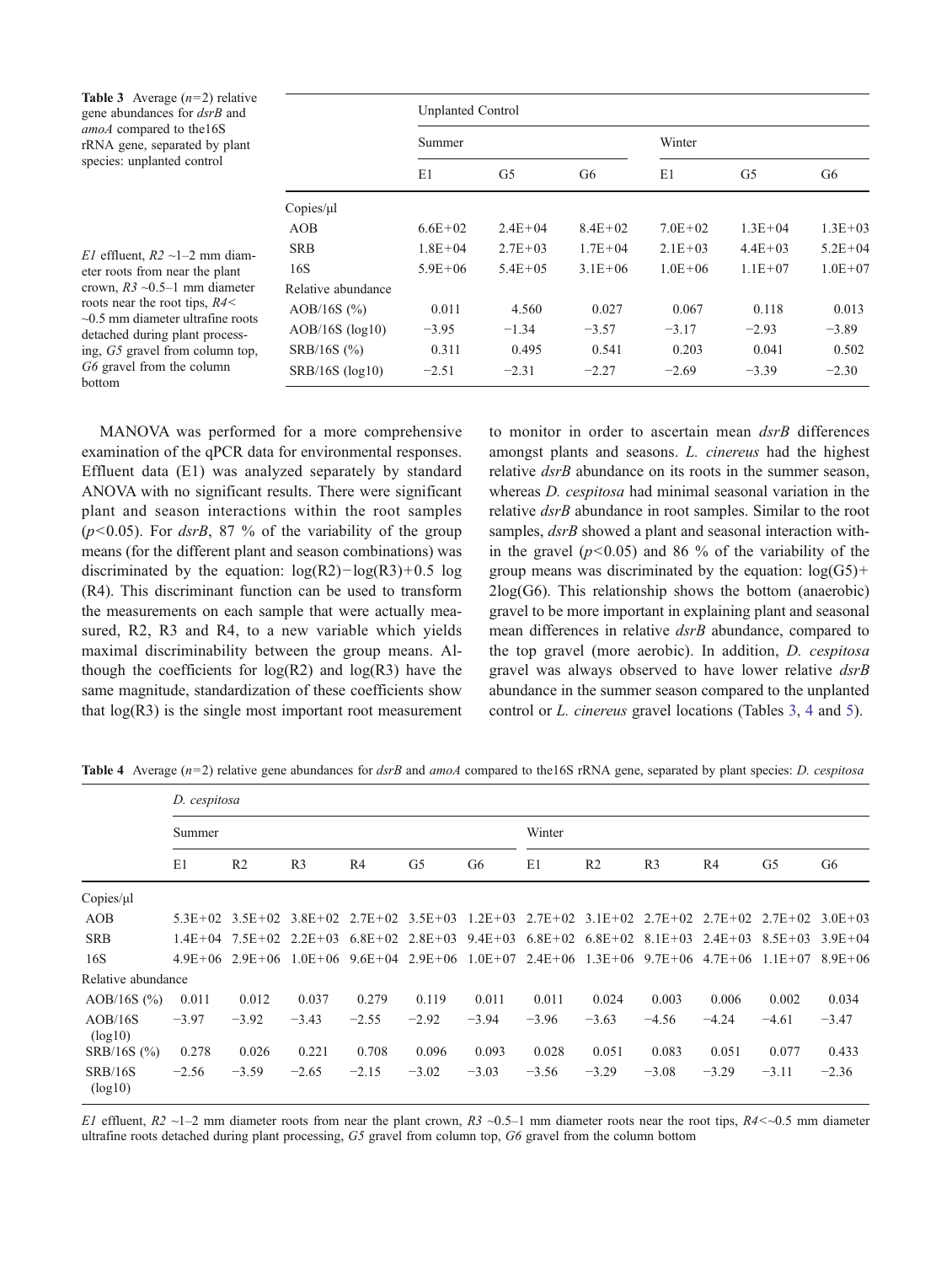<span id="page-10-0"></span>Table 5 Average  $(n=2)$  relative gene abundances for dsrB and amoA compared to the16S rRNA gene, separated by plant species: L. cinereus

|                           | L. cinereus |                |                                                                                                     |              |                |                     |         |                     |                |                               |                |                |
|---------------------------|-------------|----------------|-----------------------------------------------------------------------------------------------------|--------------|----------------|---------------------|---------|---------------------|----------------|-------------------------------|----------------|----------------|
|                           | Summer      |                |                                                                                                     |              |                | Winter              |         |                     |                |                               |                |                |
|                           | E1          | R <sub>2</sub> | R <sub>3</sub>                                                                                      | R4           | G <sub>5</sub> | G6                  | E1      | R <sub>2</sub>      | R <sub>3</sub> | R4                            | G <sub>5</sub> | G <sub>6</sub> |
| Copies/µl                 |             |                |                                                                                                     |              |                |                     |         |                     |                |                               |                |                |
| AOB                       | $2.6E+0.3$  | $4.5E+03$      | $3.8E+03$                                                                                           | $1.7E + 0.3$ |                | $4.9E+03$ $3.8E+03$ |         | $6.7E+02$ $2.3E+03$ |                | $4.2E+03$ $2.7E+02$ $7.2E+03$ |                | $8.0E + 0.3$   |
| <b>SRB</b>                |             |                | $1.6E+04$ 9.0E+03 3.9E+03 1.1E+03 1.1E+04 3.3E+04 3.1E+04 1.9E+04 3.3E+04 3.2E+03 1.9E+04 2.7E+04   |              |                |                     |         |                     |                |                               |                |                |
| 16S                       | $1.1E + 07$ |                | $1.6E+06$ $1.5E+06$ $2.1E+05$ $2.2E+06$ $4.9E+06$ $5.8E+06$ $7.3E+06$ $4.4E+06$ $2.4E+07$ $2.3E+07$ |              |                |                     |         |                     |                |                               |                | $1.1E + 07$    |
| Relative abundance        |             |                |                                                                                                     |              |                |                     |         |                     |                |                               |                |                |
| $AOB/16S$ $(\% )$         | 0.022       | 0.276          | 0.257                                                                                               | 0.783        | 0.219          | 0.076               | 0.012   | 0.032               | 0.096          | 0.001                         | 0.031          | 0.070          |
| AOB/16S<br>(log10)        | $-3.65$     | $-2.56$        | $-2.59$                                                                                             | $-2.11$      | $-2.66$        | $-3.12$             | $-3.94$ | $-3.49$             | $-3.02$        | $-4.95$                       | $-3.50$        | $-3.16$        |
| $SRB/16S$ $(\% )$         | 0.143       | 0.548          | 0.268                                                                                               | 0.539        | 0.471          | 0.664               | 0.528   | 0.263               | 0.750          | 0.014                         | 0.084          | 0.239          |
| <b>SRB/16S</b><br>(log10) | $-2.85$     | $-2.26$        | $-2.57$                                                                                             | $-2.27$      | $-2.33$        | $-2.18$             | $-2.28$ | $-2.58$             | $-2.12$        | $-3.87$                       | $-3.07$        | $-2.62$        |

E1 effluent,  $R2 \sim 1-2$  mm diameter roots from near the plant crown,  $R3 \sim 0.5-1$  mm diameter roots near the root tips,  $R4 \ll 0.5$  mm diameter ultrafine roots detached during plant processing, G5 gravel from column top, G6 gravel from the column bottom

#### Ammonia Monooxygenase Gene (amoA)

The ultra-fine roots and the top gravel layers showed seasonal variation for AOB, with significantly higher gene ratios observed in the summer (5 % significance; Tables [3,](#page-9-0) [4](#page-9-0) and 5). In addition, both planted species contained similar relative *amoA* abundance for each sample location throughout the columns. MANOVA indicated that for the *amoA* gene there were significant plant and season interactions within the root samples  $(p<0.05)$  with 86 % of the variability of the group means for the different plant and season combinations was discriminated by the equation:  $log(R2)$ −2  $log(R3)$ +0.5 log(R4). For gravel samples, only a seasonal effect was observed (no plant involvement) with respect to relative gene quantity ( $p<0.10$ ), with relatively higher *amoA* abundance observed in the summer and 100 % of the variability of the group means discriminated by the equation: log(G5). This indicated that only the gravel nearest the surface of the columns (and associated with the roots of the planted columns) had an effect on the mean amoA abundance observed. It also implied that the bottoms of the microcosms are relatively unimportant with respect to nitrification, which was intuitive as the bottoms of the columns are assumed to be the most anaerobic regions in the microcosms (as evidenced by blackening and odor upon destructive sampling).

## DGGE Analysis

For consistency in comparing the DGGE data with the qPCR results, only those samples that were PMA treated and above the level of detection for qPCR analysis were included in DGGE analysis. For each of the functional genes, HC analysis and PCO combined with general surface plotting were performed on the DGGE community profiles for each of the functional genes (the 16S rRNA gene was not analyzed by DGGE). Figure [1](#page-11-0) shows representative DGGE profiles for dsrB. Profiles for both PMA-treated and untreated samples are included to demonstrate that there was no visible difference between them. DGGE profiles appeared to indicate differences in the SRB community profiles from planted and unplanted microcosms as well as from summer to winter seasons among the planted microcosms (Fig. [1](#page-11-0)). Statistical analyses were performed to determine if the apparent differences were significant. Even though no visible differences were observed in the *amoA* DGGE community profiles (data not shown), statistical analyses were performed on these profiles also.

Richness of dsrB and amoA genes was measured as the number of bands in the DGGE profiles. For  $dsrB$ , the most interesting observation was that of 72 total bands detected (all dsrB DGGE profiles combined), profiles from planted microcosms contained 71of these, while profiles from unplanted controls contained only 62 bands. The most interesting result for amoA DGGE profiles was the comparison between summer and winter samples. There were a total of 44 bands in winter profiles and 45 in summer profiles; however, seven or eight bands were only detected in one of the seasons, suggesting a slight shift in the AOB community.

 $HC$  analysis of the  $dsrB$  gene revealed differences between the community profiles of planted and unplanted microcosms ( $p$ <0.005). It also indicated that sample type (gravel, roots, effluent) within the column affected community structure  $(p=0.01)$ . PCO surface analysis also detected a difference between the planted and unplanted SRB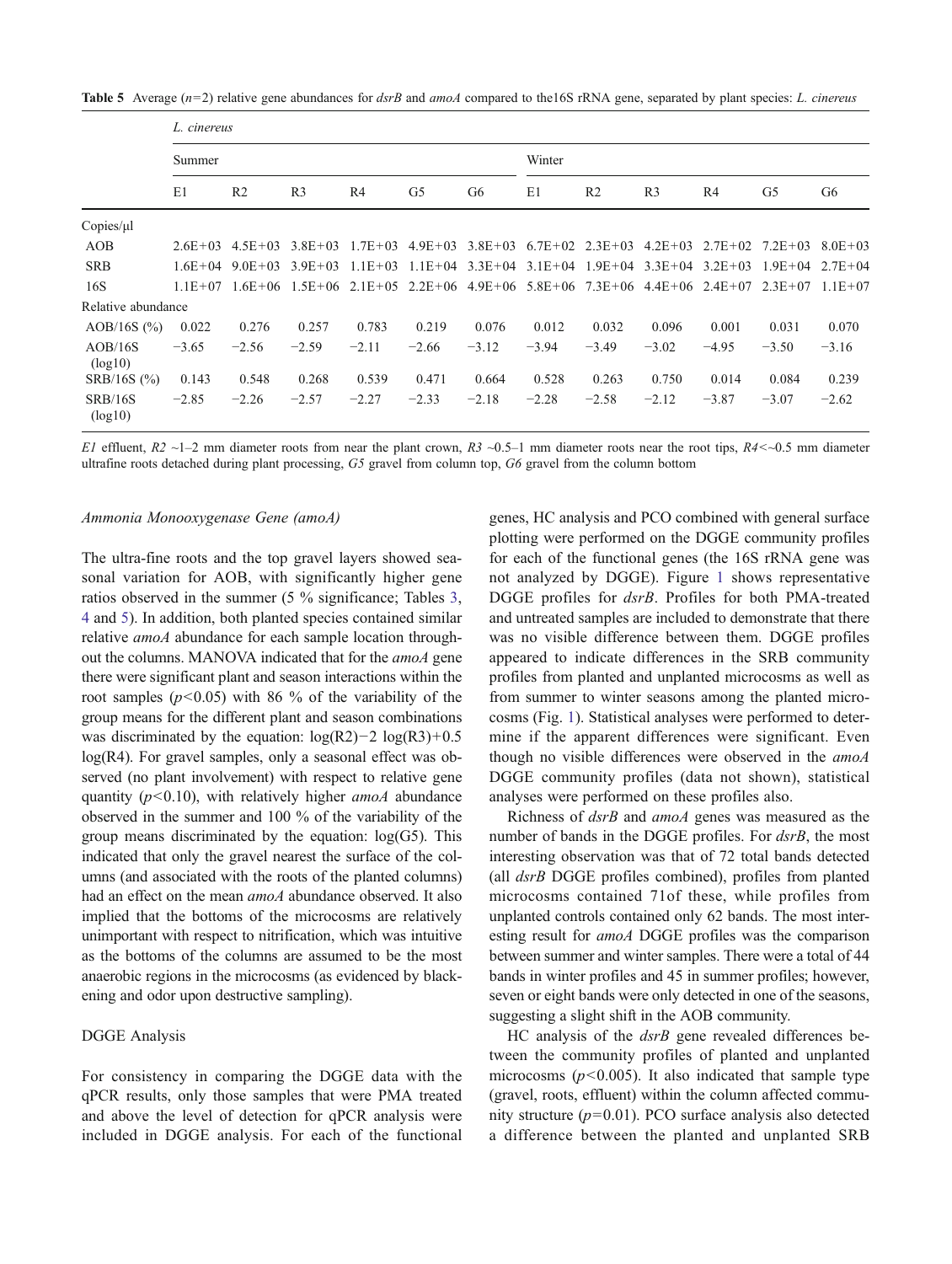DGGE profiles of SRB communities (dsrB gene). a SRB community profiles comparing gravel samples from unplanted (left) and planted (right) microcosms. b SRB community profiles comparing summer and winter seasons from rhizosphere (R2, R3, R4) biofilm samples. Images were created using GelCompar II software v. 6.1. S summer, W winter, C unplanted control, Dc D. cespitosa, Lc L. cinereus,  $A/B$  replicate microcosms, +/− PMA treatment

<span id="page-11-0"></span>

communities ( $D^2$ =0.5799; Fig. 2). The figure provides a visual representation of the surface plot analysis performed on the data, with the contour lines illustrating the separation of the data in a third dimension (analogous to a topographic map) according to the presence or absence of plants. When analysis was limited to data only from planted microcosms, there was a significant seasonal effect on SRB community structure ( $p$ <0.05, as determined by chi-square analysis;  $D^2$ = 0.3852, as determined by surface analysis). No seasonal effect



Figure 2 Analysis of SRB biofilm community profiles from planted and unplanted microcosms post PMA treatment. The contours indicate values between 0 (planted) and 1 (unplanted) and offer a visualization of the separation of DGGE results from unplanted and planted microcosm communities. Pound symbol unplanted control, asterisk L. cinereus, ampersand D. cespitosa

was observed within the control column communities  $(p$ 0.5). HC analysis of the planted columns also showed sample type to be important in determining the community structure  $(p<0.05)$ , with the effluent samples being the most different from any of the other locations within the microcosm.

Analysis of the *amoA* community profiles by HC indicated both a seasonal effect on AOB community structure as well as an effect due to sample type (effluent, roots, gravel;  $p<0.01$ ). However, PCO surface analysis revealed no remarkable effects on the community structure by season, plant species, etc. Although we only used the PCO surface analysis to provide a visualization of possible effects found by HC, since the two methods do not provide consistent results, we do not emphasize the statistically significant differences in the *amoA* community profiles found by HC in this manuscript. or  $\alpha$  or  $\alpha$  or  $\alpha$  or  $\alpha$  =  $\frac{1}{2}$  a  $\frac{1}{2}$  a  $\frac{1}{2}$  a  $\frac{1}{2}$  a  $\frac{1}{2}$  a  $\frac{1}{2}$  a  $\frac{1}{2}$  a  $\frac{1}{2}$  a  $\frac{1}{2}$  a  $\frac{1}{2}$  a  $\frac{1}{2}$  a  $\frac{1}{2}$  a  $\frac{1}{2}$  a  $\frac{1}{2}$  a  $\frac{1}{2}$  a  $\frac{1}{$ 

Overall, HC showed sample type (effluent, roots, gravel) to select for unique communities for both *amoA* and *dsrB*. Season also affected microbial community composition for both genes. For dsrB, only planted columns were seasonally affected, whereas the *amoA* gene indicated a seasonal effect for both planted and unplanted microcosms.

## Discussion

The research presented here investigated the effect of two independent variables, season and plants species selection (including unplanted controls), on the diversity and abundance of two functional genes, amoA (nitrification) and dsrB (sulfate reduction). Both are good model genes because PCR and qPCR methods are well established for them [[27](#page-15-0), [28](#page-15-0), [67,](#page-16-0) [91\]](#page-16-0). They are also molecular markers for very important biological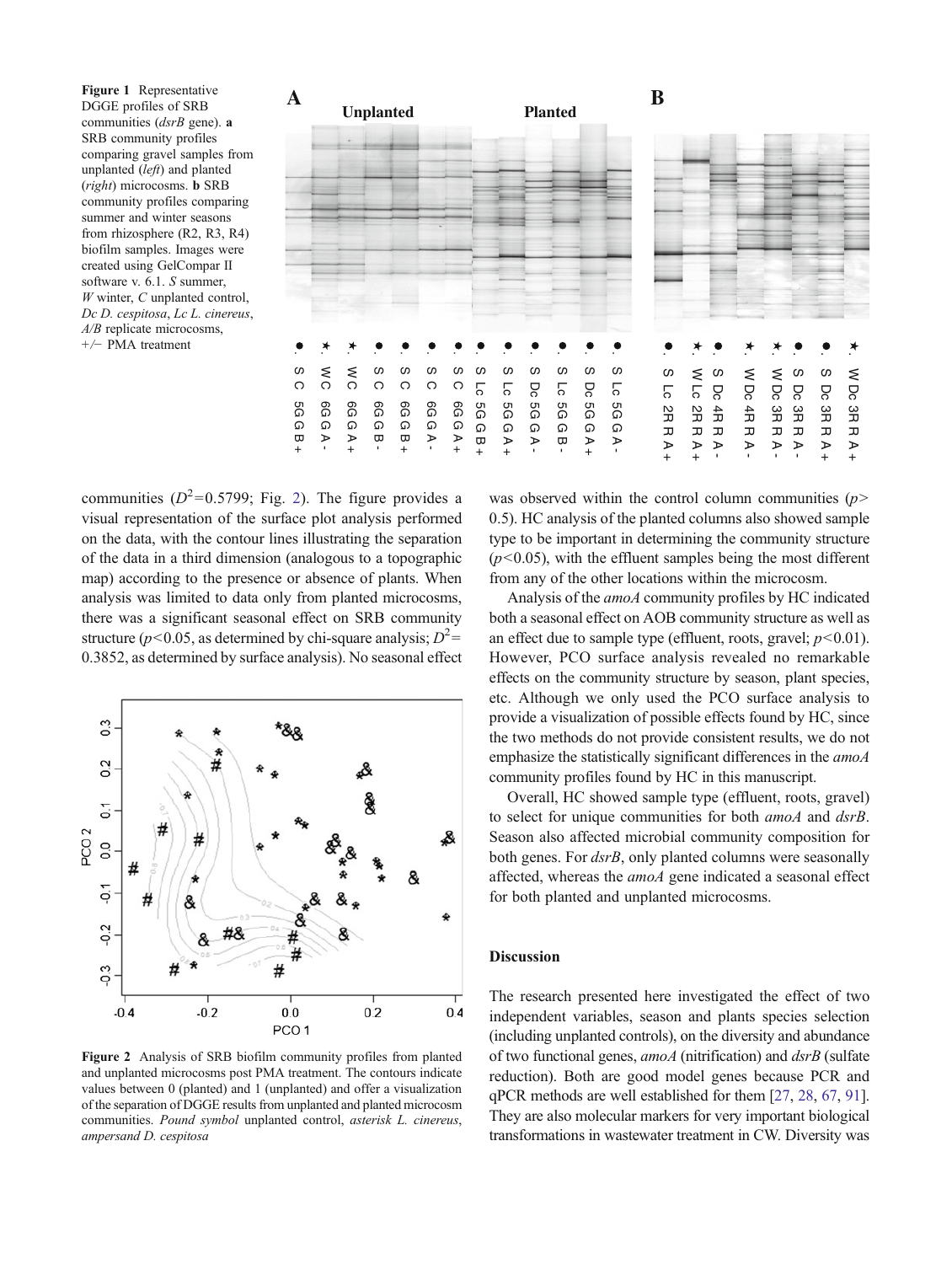measured as presence/absence of bands in DGGE profiles as used in the study by Calheiros et al. [\[15\]](#page-14-0). Band intensity was not evaluated since it has been considered a poor indicator of the abundance of the corresponding species [\[25,](#page-15-0) [54\]](#page-15-0). Total gene abundance was then quantified by qPCR.

A secondary objective was to identify sampling locations that were (1) selectively enriched with either gene (greater relative gene abundance or greater diversity) and/or (2) more responsive to the independent variables relative to other sampling locations. Although planktonic bacteria are not thought to be primarily responsible for nutrient removal in CW, investigations typically focus on these easily obtained samples. To ensure that the functional diversity, gene abundance and metabolic activity are more realistically assessed, the communities partitioned into microhabitats in biofilms on gravel and varied root surfaces were investigated. It was hypothesized that these samples might be more responsive to the variables of season and species than bulk water and therefore more sensitive or ecologically relevant. However, even intricate sampling such as that performed in this research cannot separate very different microhabitats that might exist within micrometers to millimeters of each other.

Other research groups have performed similar intensive sampling in full scale CW and/or microcosms. Gagnon et al. [\[26](#page-15-0)] combined sand and root samples for analysis of bacterial density, respiration, and enzyme activity. Wang et al. [\[92](#page-16-0)] sampled complete below ground biomass, but for microbial enzyme assays, not for DNA-based analysis. Iasur-Kruh et al. [[36\]](#page-15-0) separated roots from gravel in a microcosm study, but chose to analyze only the gravel samples for DGGE analysis of the bacterial rRNA gene. Sims et al. [\[74](#page-16-0)] sampled water and wetlands soils in their study of seasonal effects on AOB. However, we are not aware of any research in which there was an attempt to determine the relative importance of different sampling locations (including three different root classes) in explaining variations in the data among samples. For example, our statistical analyses indicated that root sample R3 was the most important in explaining seasonal and plant species effects on  $dsrB$  abundance. Although we have only begun to investigate how a CW should be sampled, we have presented a method and statistical rationale for making that determination.

PMA treatment was integrated into the sampling protocol to target membrane-intact cells within the CW microcosms. The conclusion that the majority of bacterial cells in a community have intact cell membranes does not indicate the extent to which these cells are currently metabolically active or replicating but does focus attention on potentially active cells. Because PMA treatment reduced the copy number of 16S rRNA genes by only about 10 %, subsequent data analyses were performed only on PMA treated sample results. Furthermore, ANOVA of the PMA untreated functional genes normalized to PMA

untreated 16S rRNA genes produced results that were very similar to those for PMA treated samples. There are two possible interpretations of these results: (1) the bacterial communities consisted almost entirely  $(\sim 90\degree\%)$ of cells with intact membranes, or (2) that PMA treatment was not completely effective at inhibiting PCR amplification of DNA from cells with compromised membranes and/or extracellular DNA. However, since the PMA method [[57,](#page-16-0) [58\]](#page-16-0) convincingly demonstrated the effectiveness of PMA in excluding from PCR amplification the DNA from cells killed by various treatments (e.g., heat, isopropanol), the conclusion that the bacterial communities in these microcosms consisted primarily of cells with intact membranes is probably justified. This result is similar to that of Varma et al. [\[89](#page-16-0)], who found little difference in qPCR copy numbers between PMA-treated and -untreated samples from wastewater in the absence of any biocidal treatment. However, when bacteria were heat killed, there was at least a three-log reduction in the qPCR signal in PMA-treated compared to untreated samples. Another possible effect on PMA efficacy is amplicon length. Luo et al. [[49](#page-15-0)] reported that PMA treatment could fail to suppress PCR amplification from membrane-compromised cells when the amplicons were shorter than about 190 bp. In the current study, the amplicon lengths were 193, 370, and 491 bp for 16S rRNA, *dsrB* and *amoA*, respectively.

Using the approaches and rationales described above, the microbial ecology of the wetlands with respect to sulfate reduction and ammonia oxidation were explored. The ratios of the two functional genes to 16S rRNA gene abundance in the CW samples were closely related to the ranges previously reported in the literature from locations such as rice roots [\[70\]](#page-16-0), marine sediments [[19](#page-15-0)], sludge [\[28\]](#page-15-0), and oil field production water [\[1\]](#page-14-0). Average dsrB/16S rRNA genes ranged from 0.013 % to 0.750 % and amoA/16S rRNA genes from 0.002 % to 4.6 %. Other researchers have shown similar relative quantities of SRB in the environment, generally not representing more than 5 % of the total microbial community present [\[20,](#page-15-0) [70\]](#page-16-0) (both compared SRB rRNA with total rRNA). Most recently, Dang et al. [\[19\]](#page-15-0) reported the ratio of amoA/16S rRNA genes in marine sediments to be between 0.003 % and 0.07 %.

For SRB, the attached roots (R2 and R3) were most important in explaining relative abundance, but the ultrafine roots (R4) could not be completely discounted without altering the results. In general, all the root locations were equally important, but for gravel, the bottom gravel locations were most important. SRB appeared to be a more robust community, compared to AOB, as few samples were below detectable levels. SRB were found in all of the sampled microcosm locations, supporting previous evidence that these organisms are capable of existing in both anaerobic and aerobic environments  $[12, 18, 24]$  $[12, 18, 24]$  $[12, 18, 24]$  $[12, 18, 24]$  $[12, 18, 24]$  $[12, 18, 24]$ . H<sub>2</sub>S was not measured, but the odor of H2S was detected during sampling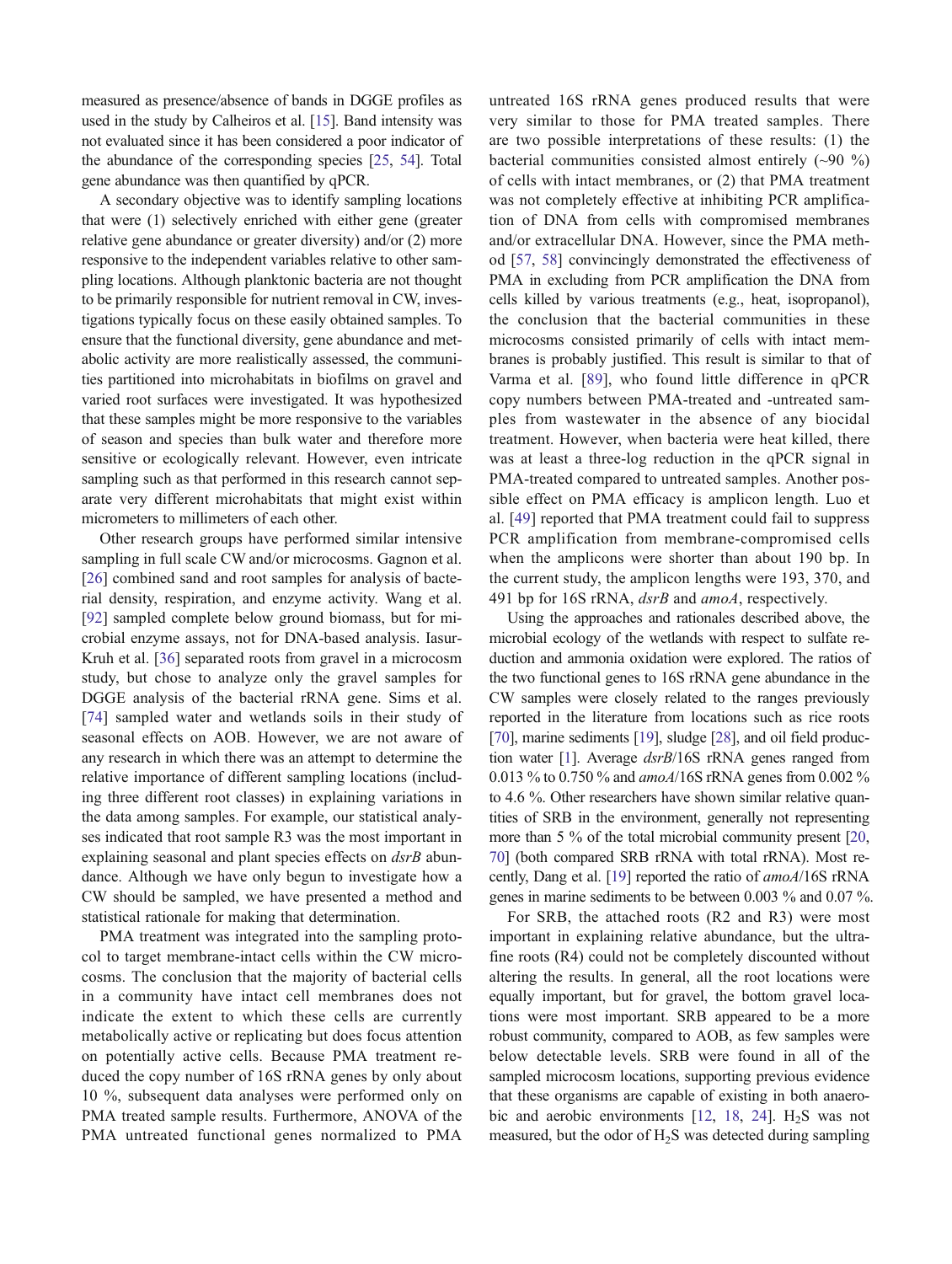and there was blackening of the gravel (especially the gravel from the bottom of the column (G6)), indicative of SRB activity.

Increased SRB presence in the unplanted control and L. cinereus indicated that these treatment conditions were more appropriate and less variable for treating wastewater with high levels of sulfate. Sulfate, carbon, or redox could limit sulfate reduction. In this research, adequate sulfate and carbon were supplied in the feed water, leaving redox as the variable most likely to limit SRB activity and also the most site specific of these variables. D. cespitosa had the lowest quantity of SRB of all the CW microcosms tested (for all sample locations except the ultra-fine roots (R4)), which correlated well with the observed redox and sulfate data [[86\]](#page-16-0). Higher quantities of SRB within the bottom gravel (compared to top gravel) also correlated well with the expected anaerobic conditions in these locations, which are likely to be enhanced in the unplanted or L. cinereus conditions (lowest redox values). Conversely, another study (in a wetland lake system) reported the increased presence of SRB (MPN methodology) in the rhizosphere compared to surrounding sediments [[90](#page-16-0)].

Overall, D. cespitosa had the lowest relative SRB quantity with very little seasonal variation. This implies a stable SRB community; however, it had been hypothesized that an increase in the SRB population in summer would correspond to increased sulfate removal. It is possible that the increased redox within the *D. cespitosa* microcosms in winter is high enough to inhibit sulfate reduction but not high enough to affect the abundance of the SRB community present.

In addition to gene abundance, it is important to consider the potential diversity of organisms carrying the  $dsrB$  gene. A difference in the SRB community DGGE profile was observed depending on plant presence or absence, with unplanted control columns having unique SRB communities. This was also observed in other wetland studies [[90\]](#page-16-0). Since water quality and qPCR data consistently matched for both unplanted microcosms and L. cinereus planted microcosms, a difference due to plant species was expected to separate D. cespitosa from the other treatments. This result may suggest that the rhizosphere of  $L$ . *cinereus* was leaking oxygen. Since L. cinereus had such shallow roots, the oxygen released may not have been sufficient to impact sulfate removal to the extent observed for D. cespitosa. This could indicate that the SRB community structure was dependent on plant presence or absence and that sulfate removal efficiency did not predict the differences in SRB community profiles. Statistical analyses of qPCR showed dsrB present in higher ratios for L. cinereus roots than for D. cespitosa roots; however DGGE showed similar community profiles for the roots of both of these plants. This shows that variation in relative gene abundance does not necessarily indicate a difference in community structure, but rather population density. In general, the DGGE community structure for SRB appeared to be most greatly influenced by the presence or absence of a plant while the

gene quantities appeared to be most greatly influenced by a combination of plant species and seasonal variation.

For AOB, the attached roots were apparently the most ecologically relevant samples. The fine roots (R3) were more important for AOB compared to SRB in describing the variability of the means. This implicates the "fine root" region as a site of preferential colonization by AOB and an important sampling site. The ultra-fine roots (R4) were equally important for AOB and SRB and could not be removed from analysis without affecting the outcome. It was difficult to characterize the AOB community as thoroughly as the SRB because many of the samples were below the level of detection by qPCR. AOB were most frequently detected in the summer season and generally attached to root surfaces. The top gravel was also important for explaining AOB abundance (by both ANOVA and MANOVA), whereas the bottom gravel was not important. These results suggest top gravel as another targeted location for future AOB investigation. Although not significant for the MANOVA results, AOB were detected in the bottom gravel of all the CW microcosms, supporting other research indicating their ability to survive under anaerobic conditions [[26\]](#page-15-0). It has also been reported that AOB and anammox organisms can coexist [[63](#page-16-0)], although screening (by conventional PCR) for anammox organisms in our systems did not yield any positive results (data not shown).

There was a similarity between the relative gene abundances of amoA in D. cespitosa and L. cinereus microcosms. This was surprising as the overall redox and performance for D. cespitosa was much greater than L. cinereus with respect to ammonia removal. L. cinereus roots did not penetrate deeply into the gravel substrate, potentially causing any oxygen released to be concentrated within the uppermost portion of the column and supporting a higher proportion of AOB. Additionally, this may be simply explained by many samples being below the level of detection and normalized to similar values.

Although strong seasonal effects were observed for AOB community diversity with respect to DGGE, the quantity of the amoA gene was generally below the level of detection for most winter samples. This was not surprising given that the literature has often reported a strong temperature effect on nitrification [\[33](#page-15-0), [47](#page-15-0), [60,](#page-16-0) [77\]](#page-16-0). Although decreased quantities of amoA were observed in these winter samples, water quality analyses indicated that nitrification was still occurring (as measured by loss of ammonia). Ammonia loss could have been due to activity of archaeal ammonia oxidizers (AOA) or anammox organisms; however, screening of several samples for the genes of these two groups of organisms, by conventional PCR, did not detect any (data not shown). Another CW research group also found a seasonal shift in AOB DGGE profiles, but was investigating changes from autumn to spring [\[95](#page-17-0)]. Sims et al. [[74\]](#page-16-0) generally found AOA in equal or greater numbers compared to AOB (qPCR data)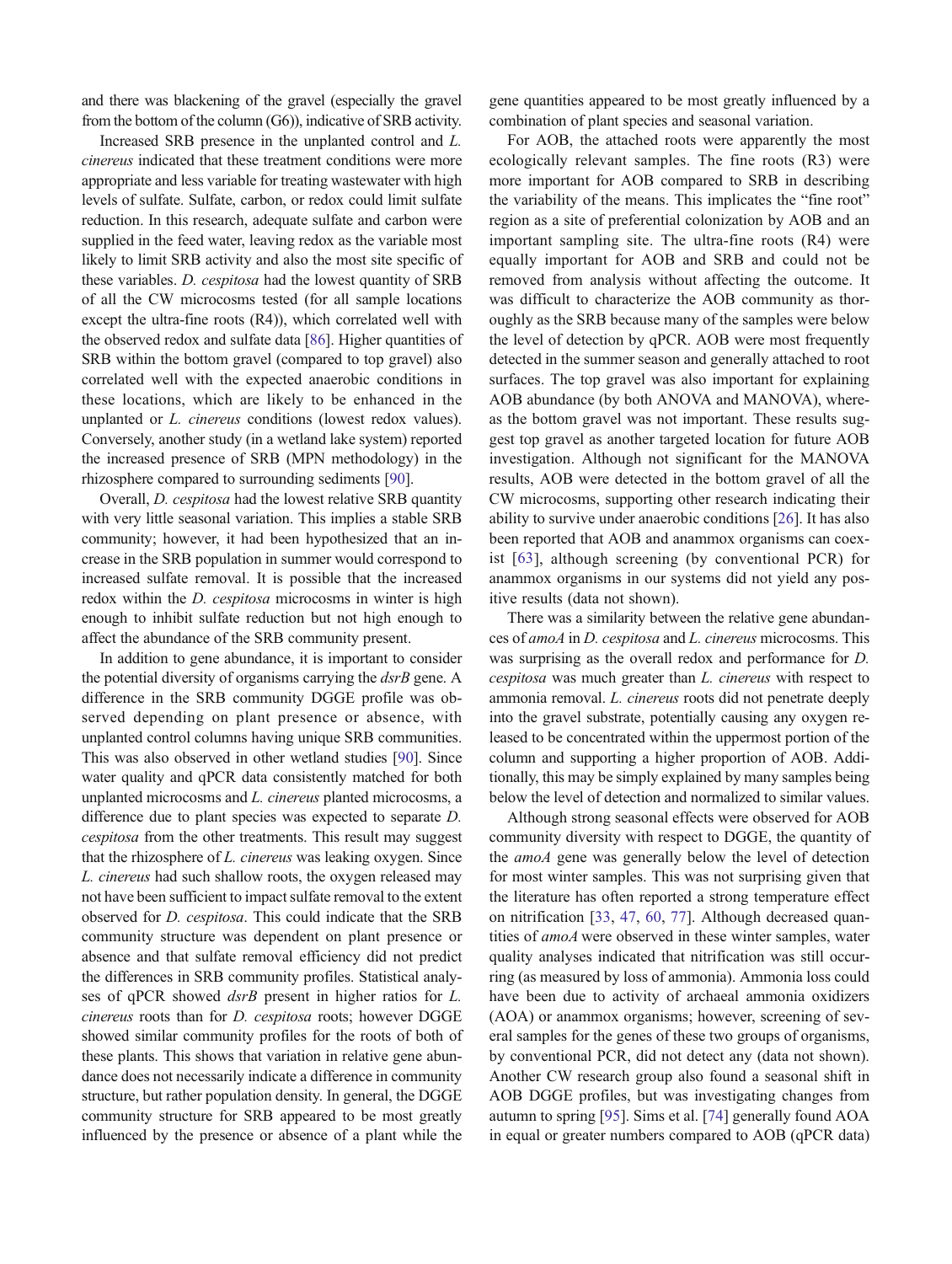<span id="page-14-0"></span>in wetland soil and water samples. AOB were also more sensitive to winter than AOA.

The majority of CW research has focused on the microbial population associated with the gravel and effluent water and neglects those associated with the roots. The root surface is very dynamic and heterogeneous, making it an ideal surface for colonization by varying populations of microorganisms such as SRB [\[90\]](#page-16-0) and AOB [10, 11, [71\]](#page-16-0). It was unexpected that the ultra-fine roots (R4) of D. cespitosa in summer would simultaneously support a relatively large SRB and AOB community, as reported by ANOVA. As mentioned previously, correction for samples below the level of detection resulted in this location being misrepresented as artificially high in individual summer samples for both genes because the corresponding copies of 16S rRNA gene were also low. Season also influenced the microbial community structure with effects on the abundance of both the  $dsrB$  and amoA genes. Our results for the root samples differed for the two genes. It is possible that each plant species affected the microbial community abundance by uniquely altering the redox environment within the microcosm.

Although there were differences in gene abundance, and diversity, both AOB and SRB were present at the same sample locations, confirming that both aerobic and anaerobic organisms can exist in close proximity in CW biofilms [\[80](#page-16-0)]. This could be due to protected niches in the environment provided by plant species. For example, one study found that high efficiency nitrification and sulfate reduction was possible in CW microcosms planted with Juncus effusus. It was postulated that plant presence, and thus ROL, limited sulfide accumulation and toxicity within the microcosms [\[94\]](#page-17-0). Our sampling methods were not capable of separating aerobic from anaerobic regions, since oxygen gradients, especially at root surfaces, are probably on a scale of less than one mm. Because of the predominant anaerobic condition in these columns, there is the potential for denitrification. Although the denitrifying populations were not directly assessed in this study, nitrite and nitrate were monitored in the effluent. The data suggested that denitrification was occurring in the summer in all columns, while nitrite accumulated during the winter in the control and L. cinereus columns. The increased redox in the D. cespitosa system in winter may have contributed to this phenomenon by limiting the competing SRBs.

The results of this study begin to illustrate the interactions occurring within CW and the methods used herein can be applied to a variety of environmental systems and genes for a more in depth understanding of microbial processes. Quantification of controllable parameters and their influences on the microbial ecology will lead to better design and operation of CW systems. Optimization of the microbial community structure and function should be a priority for the effective design of wastewater treatment systems [\[28,](#page-15-0) [81](#page-16-0)]. The research reported here was focused on a fundamental understanding of

wetland ecology at the microbial level and the influence of that ecology on critical chemical cycles.

Acknowledgements This study was supported by: USDA-NRI Competitive Grants Program, Award 2004-35102-14832, the Montana Board of Research and Commercialization Technology (MBRCT), Grant Agreement #09-26, and the Society of Wetland Scientists through the Student Research Grant Program. We would like to thank Bennett Hisey and Rachel Van Kempen-Fryling for their assistance in preparation and production of DGGE gels for this project.

### References

- 1. Agrawal A, Lal B (2009) Rapid detection and quantification of bisulfite reductase genes in oil field samples using real-time PCR. FEMS Microbiol Ecol 69:301–312
- 2. Aho K, Roberts DW, Weaver T (2008) Using geometric and nongeometric internal evaluators to compare eight vegetation classification methods. J Veg Sci 19:549–562
- 3. Allen WC, Hook PB, Biederman JA, Stein OR (2002) Temperature and wetland plant species effects on wastewater treatment and root zone oxidation. J Enviro Qual 31:1010–1016
- 4. Amann RI, Ludwig W, Schleifer KH (1995) Phylogenetic identification and in-situ detection of individual microbial-cells without cultivation. Microbiol Rev 59:143–169
- 5. Bahr M, Crump BC, Klepac-Ceraj V, Teske A, Sogin ML, Hobbie JE (2005) Molecular characterization of sulfate-reducing bacteria in a New England salt marsh. Environ Microbiol 7:1175–1185
- 6. Bais HP, Weir TL, Perry LG, Gilroy S, Vivanco JM (2006) The role of root exudates in rhizosphere interations with plants and other organisms. Ann Rev Plant Biol 57:233–266
- 7. Benjamini Y, Hochberg Y (1995) Controlling the false discovery rate — a practical and powerful approach to multiple testing. J R Stat Soc Ser B-Methodol 57:289–300
- 8. Boon N, De Windt W, Verstraete W, Top EM (2002) Evaluation of nested PCR-DGGE (denaturing gradient gel electrophoresis) with group-specific 16S rRNA primers for the analysis of bacterial communities from different wastewater treatment plants. FEMS Microbiol Ecol 39:101–112
- 9. Borden D, Stein O, Hook P (2001) Seasonal effects of supplemental organic carbon on sulfate reduction and zinc sulfide precipitation in constructed wetland microcosms. Intern Ecol Eng Soc Meet Lincoln University, New Zealand, In, pp 296–300
- 10. Brix H (1994) Functions of macrophytes in constructed wetlands. Water Sci Technol 29:71–78
- 11. Brix H (1997) Do macrophytes play a role in constructed treatment wetlands? Water Sci Technol 35:11–17
- 12. Brune A, Frenzel P, Cypionka H (2000) Life at the oxic–anoxic interface: microbial activities and adaptations. FEMS Microbiol Rev 24:691–710
- 13. Burgmann H, Meier S, Bunge M, Widmer F, Zeyer J (2005) Effects of model root exudates on structure and activity of a soil diazotroph community. Environ Microbiol 7:1711–1724
- 14. Burr MD, Clark SJ, Spear CR, Camper AK (2006) Denaturing gradient gel electrophoresis can rapidly display the bacterial diversity contained in 16S rDNA clone libraries. Microb Ecol 51:479–486
- 15. Calheiros CSC, Teixeira A, Pires C, Franco AF, Duque AF, Crsipim LFC, Moura SC, Castro PML (2010) Bacterial dynamics in horizontal flow constructed wetlands with different plants for high salinity industrial wastewater polishing. Water Res 44:5032–5038
- 16. Chain P, Lamerdin J, Larimer F, Regala W, Lao V, Land M et al (2003) Complete genome sequence of the ammonia-oxidizing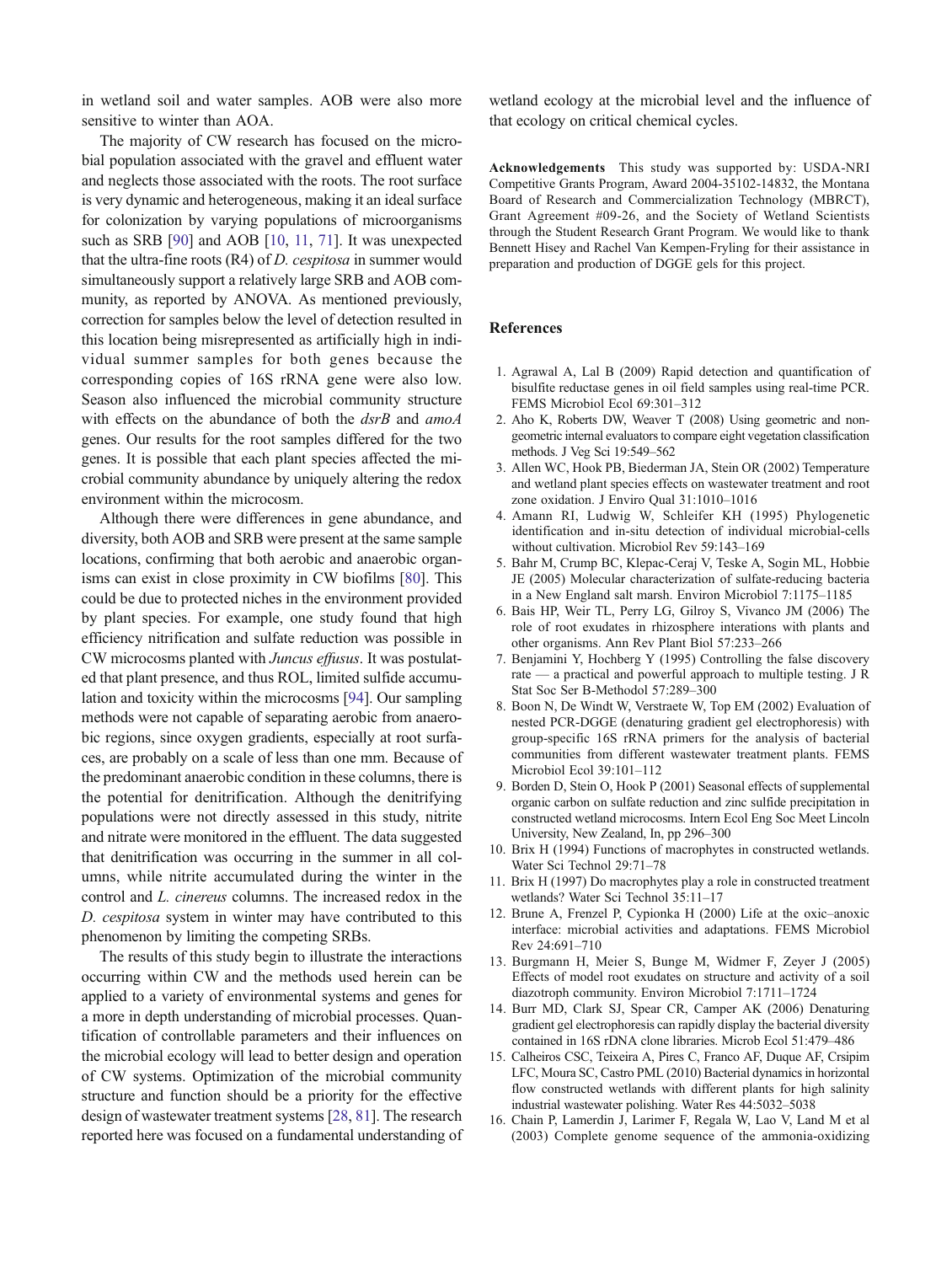<span id="page-15-0"></span>bacterium and obligate chemolithoautotroph Nitrosomonas europaea. J Bacteriol 185:2759–2773

- 17. Cooper P, Griffin P (1999) A review of the design and performance of vertical-flow and hybrid reed bed treatment systems. Water Sci Technol  $40.1-9$
- 18. Cypionka H (2000) Oxygen respiration by Desulfovibrio species. Annu Rev Microbiol 54:827–848
- 19. Dang HY, Li J, Chen RP, Wang L, Guo LZ, Zhang ZN, Klotz MG (2010) Diversity, abundance, and spatial distribution of sediment ammonia-oxidizing betaproteobacteria in response to environmental gradients and coastal eutrophication in Jiaozhou Bay, China. Appl Environ Microbiol 76:4691–4702
- 20. Devereux R, Hines ME, Stahl DA (1996) S cycling: characterization of natural communities of sulfate-reducing bacteria by 16S rRNA sequence comparisons. Microb Ecol 32:283–292
- 21. Faulwetter JL, Gagnon V, Sundberg C, Chazarenc F, Burr MD, Brisson J et al (2009) Microbial processes influencing performance of treatment wetlands: a review. Ecol Eng 35:987–1004
- 22. Ferris MJ, Muyzer G, Ward DM (1996) Denaturing gradient gel electrophoresis profiles of 16S rRNA-defined populations inhabiting a hot spring microbial mat community. Appl Environ Microbiol 62:340–346
- 23. Fogel G, Collins C, Li J, Brunk C (1999) Prokaryotic genome size and SSU rDNA copy number: estimation of microbial relative abundance from a mixed population. Microb Ecol 38:93–113
- 24. Fortin D, Goulet R, Roy M (2000) Seasonal cycling of Fe and S in a constructed wetland: the role of sulfate-reducing bacteria. Geomicrobiol J 17:221–235
- 25. Fromin N, Hamelin J, Tarnawski S, Roesti D, Jourdain-Miserez K, Forestier N et al (2002) Statistical analysis of denaturing gel electrophoresis (DGE) fingerprinting patterns. Environ Microbiol 4:634–643
- 26. Gagnon V, Chazarenc F, Comeau Y, Brisson J (2007) Influence of macrophyte species on microbial density and activity in constructed wetlands. Water Sci Technol 56:249–254
- 27. Geets J, Borrernans B, Diels L, Springael D, Vangronsveld J, van der Lelie D, Vanbroekhoven K (2006) DsrB gene-based DGGE for community and diversity surveys of sulfate-reducing bacteria. J Microbiol Methods 66:194–205
- 28. Geets J, de Cooman M, Wittebolle L, Heylen K, Vanparys B, De Vos P et al (2007) Real-time PCR assay for the simultaneous quantification of nitrifying and denitrifying bacteria in activated sludge. Appl Microbiol Biotechnol 75:211–221
- 29. Girvan MS, Bullimore J, Pretty JN, Osborn AM, Ball AS (2003) Soil type is the primary determinant of the composition of the total and active bacterial communities in arable soils. Appl Environ Microbiol 69:1800–1809
- 30. Gregori G, Citterio S, Ghiani A, Labra M, Sgorbati S, Brown S, Denis M (2001) Resolution of viable and membrane-compromised bacteria in freshwater and marine waters based on analytical flow cytometry and nucleic acid double staining. Appl Environ Microbiol 67:4662–4670
- 31. Hall-Stoodley L, Costerton JW, Stoodley P (2004) Bacterial biofilms: from the natural environment to infectious diseases. Nat Rev Microbiol 2:95–108
- 32. Hallin S, Jones CM, Schloter M, Philippot L (2009) Relationship between N-cycling communities and ecosystem functioning in a 50-year-old fertilization experiment. ISME J 3:597–605
- 33. Hammer M, Hammer MJ (2001) Water and wastewater technology. Prentice Hall, Upper Saddle River, NJ, USA
- 34. Hatano K, Frederick DJ, Moore JA (1994) Microbial ecology of constructed wetlands used for treating pulp-mill waste-water. Water Sci Technol 29:233–239
- 35. Hsu S, Maynard J (1999) The use of sulfur isotopes to monitor the effectiveness of constructed wetlands in controlling acid mine drainage. Environ Eng Policy 1:223–233
- 36. Iasur-Kruh L, Hadar Y, Milstein D, Gasith A, Minz D (2010) Microbial population and activity in wetland microcosms constructed for improving treated municipal wastewater. Microb Ecol 59:700–709
- 37. Ibekwe AM, Papiernik SK, Gan J, Yates SR, Yang CH, Crowley DE (2001) Impact of fumigants on soil microbial communities. Appl Environ Microbiol 67:3245–3257
- 38. Ibekwe AM, Grieve CM, Lyon SR (2003) Characterization of microbial communities and composition in constructed dairy wetland wastewater effluent. Appl Environ Microbiol 69:5060–5069
- 39. Johnson K, Martin C, Moshiri G, McCrory W (1999) Performance of a constructed wetland leachate treatment system at the Chunchula landfill, Mobile County, Alabama. In: Mulamoottil F, McBean E, Rovers F (eds) Constructed wetlands for the treatment of landfill leachates. CRC Press, Boca Raton, FL, USA, pp 57–70
- 40. Josephson KL, Gerba CP, Pepper IL (1993) Polymerase chain reaction detection of non-viable bacterial pathogens. Appl Environ Microbiol 59:3513–3515
- 41. Kalin M, Fyson A, Wheeler WN (2006) The chemistry of conventional and alternative treatment systems for the neutralization of acid mine drainage. Sci Total Environ 366:395–408
- 42. Kirk JL, Beaudette LA, Hart M, Moutoglis P, Khironomos JN, Lee H, Trevors JT (2004) Methods of studying soil microbial diversity. J Microbiol Methods 58:169–188
- 43. Klein M, Friedrich M, Roger A, Hugenholtz P, Fishbain S, Abicht H et al (2001) Multiple lateral transfers of dissimilatory sulfite reductase genes between major lineages of sulfate-reducing prokaryotes. J Bacteriol 183:6028–6035
- 44. Konopka A (2009) What is microbial community ecology? ISME J 3:1223–1230
- 45. Kowalchuk GA, Stienstra AW, Heilig GHJ, Stephen JR, Woldendorp JW (2000) Molecular analysis of ammonia-oxidising bacteria in soil of successional grasslands of the Drentsche A (The Netherlands). FEMS Microbiol Ecol 31:207–215
- 46. Kowalchuk GA, Buma DS, de Boer W, Klinkhamer PGL, van Veen JA (2002) Effects of above-ground plant species composition and diversity on the diversity of soil-borne microorganisms. Antonie Van Leeuwenhoek Intern J Gen Mol Microbiol 81:509–520
- 47. Kuschk P, Wiessner A, Kappelmeyer U, Weissbrodt E, Kastner M, Stottmeister U (2003) Annual cycle of nitrogen removal by a pilotscale subsurface horizontal flow in a constructed wetland under moderate climate. Water Res 37:4236–4242
- 48. Leloup J, Fossing H, Kohls K, Holmkvist L, Borowski C, Jorgensen BB (2009) Sulfate-reducing bacteria in marine sediment (Aarhus Bay, Denmark): abundance and diversity related to geochemical zonation. Environ Microbiol 11:1278–1291
- 49. Luo J-F, Lin W-T, Guo Y (2010) Method to detect only viable cells in microbial ecology. Appl Microbiol Biotechnol 86:377–384
- 50. McCune B, Grace JB (2002) Analysis of ecological communities. MjM Software Design, Gleneden Beach, OR, USA
- 51. Minz D, Flax J, Green S, Muyzer G, Cohen Y, Wagner M et al (1999) Diversity of sulfate-reducing bacteria in oxic and anoxic regions of a microbial mat characterized by comparative analysis of dissimilatory sulfite reductase genes. Appl Environ Microbiol 65:4666–4671
- 52. Molle P, Prost-Boucle S, Lienard A (2008) Potential for total nitrogen removal by combining vertical flow and horizontal flow constructed wetlands: a full scale experiment study. Ecol Eng 34:23–29
- 53. Munch C, Neu T, Kuschk P, Roske I (2007) Ecological considerations —the root surface as the definitive detail for microbial transformation processes in constructed wetlands—a biofilm characteristic. Water Sci Technol 56:271–276
- 54. Murray AE, Hollibaugh JT, Orrego C (1996) Phylogenetic compositions of bacterioplankton from two California estuaries compared by denaturing gradient gel electrophoresis of 16S rDNA fragments. Appl Environ Microbiol 62:2676–2680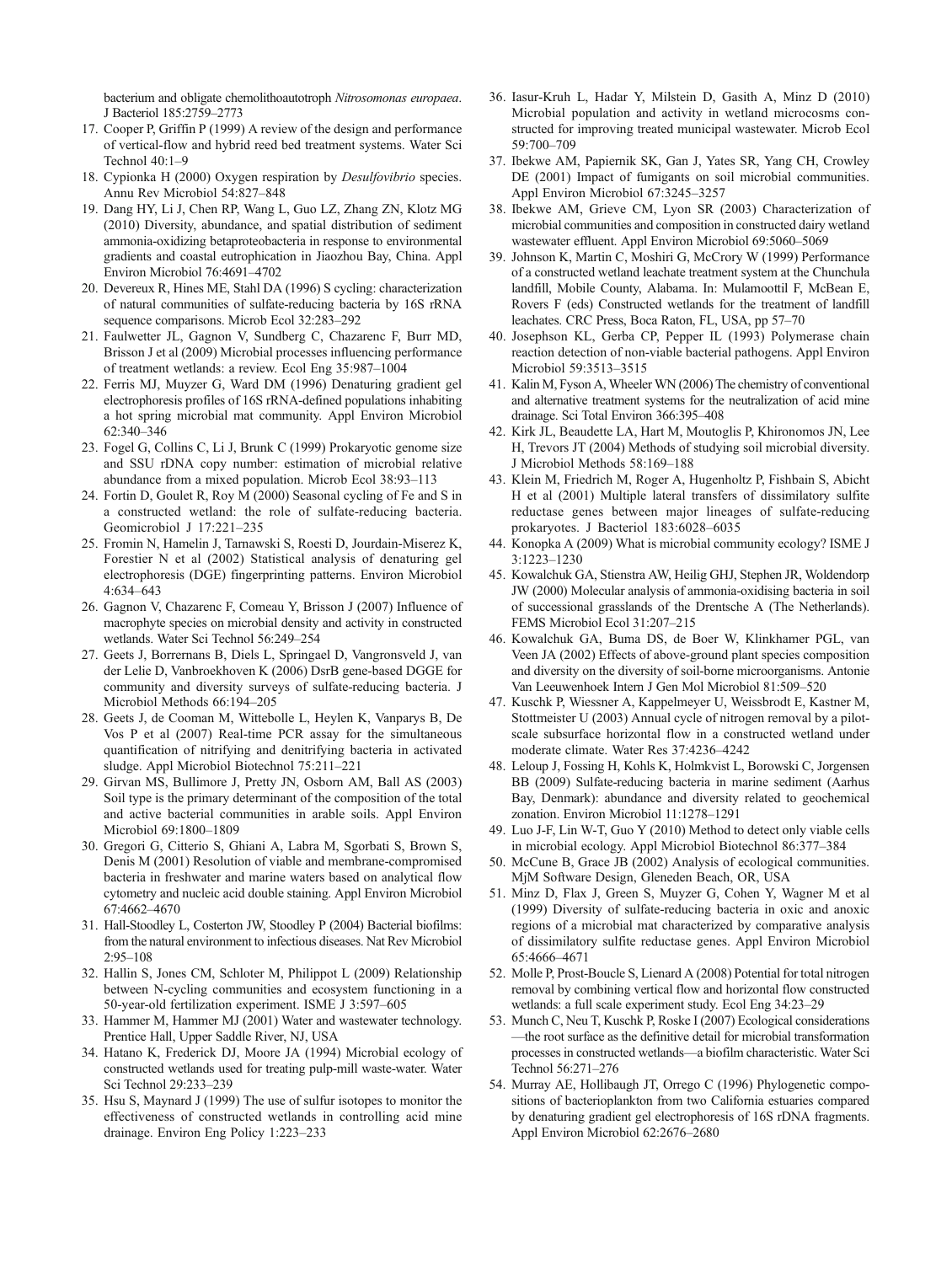- <span id="page-16-0"></span>55. Muyzer G, Dewaal EC, Uitterlinden AG (1993) Profiling of complex microbial populations by denaturing gradient gel electrophoresis analysis of polymerase chain reaction-amplified genes coding for 16S ribosomal-RNA. Appl Environ Microbiol 59:695–700
- 56. Nocker A, Camper AK (2009) Novel approaches toward preferential detection of viable cells using nucleic acid amplification techniques. FEMS Microbiol Lett 291:137–142
- 57. Nocker A, Cheung CY, Camper AK (2006) Comparison of propidium monoazide with ethidium monoazide for differentiation of live vs. dead bacteria by selective removal of DNA from dead cells. J Microbiol Methods 67:310–320
- 58. Nocker A, Sossa-Fernandez P, Burr MD, Camper AK (2007) Use of propidium monoazide for live/dead distinction in microbial ecology. Appl Environ Microbiol 73:5111–5117
- 59. Okano Y, Hristova KR, Leutenegger CM, Jackson LE, Denison RF, Gebreyesus B et al (2004) Application of real-time PCR to study effects of ammonium on population size of ammonia-oxidizing bacteria in soil. Appl Environ Microbiol 70:1008–1016
- 60. Painter H (1986) Nitrification in the treatment of sewage and waste-waters. In: Prosser J (ed) Nitrification. Information Printing, Oxford, UK, pp 185–211
- 61. Paredes D, Kuschk P, Koser H (2007) Influence of plants and organic matter on the nitrogen removal in laboratory-scale model subsurface flow constructed wetlands inoculated with anaerobic ammonium oxidizing bacteria. Eng Life Sci 7:565–576
- 62. Park H-D, Wells GF, Bae H, Criddle CS, Francis CA (2006) Occurrence of ammonia-oxidizing archaea in wastewater treatment plant bioreactors. Appl Environ Microbiol 72:5643–5647
- 63. Pathak B, Kazama F, Tanaka Y, Mori K, Sumino T (2007) Quantification of anammox populations enriched in an immobilized microbial consortium with low levels of ammonium nitrogen and at low temperature. Appl Microbiol Biotechnol 76:1173–1179
- 64. Rencher AC (1998) Multivariate statistical inference and applications. **Wiley**
- 65. Roberts DW (2009) labdsv: Ordination and multivariate analysis for ecology. In: R package version 1.3-3, http://ecology.msu.montana.edu/ labdsv/R
- 66. Roberts DW (2010) optpart: Optimal partitioning of similarity relations. In: R package version 2.0-1, http://CRAN.R-project.org/ package==optpart
- 67. Rotthauwe JH, Witzel KP, Liesack W (1997) The ammonia monooxygenase structural gene amoA as a functional marker: molecular fine-scale analysis of natural ammonia-oxidizing populations. Appl Environ Microbiol 63:4704–4712
- 68. Rousseeuw PJ (1987) Silhouettes a graphical aid to the interpretation and validation of cluster-analysis. J Comput Appl Math  $20.53 - 65$
- 69. Saleh-Lakha S, Miller M, Campbell RG, Schneider K, Elahimanesh P, Hart MM, Trevors JT (2005) Microbial gene expression in soil: methods, applications and challenges. J Microbiol Methods 63:1–19
- 70. Scheid D, Stubner S (2001) Structure and diversity of Gramnegative sulfate-reducing bacteria on rice roots. FEMS Microbiol Ecol 36:175–183
- 71. Scholz M, Lee B (2005) Constructed wetlands: a review. Intern J Environ Stud 62:421–447
- 72. Sigalevich P, Baev MV, Teske A, Cohen Y (2000) Sulfate reduction and possible aerobic metabolism of the sulfate-reducing bacterium Desulfovibrio oxyclinae in a chemostat coculture with Marinobacter sp strain MB under exposure to increasing oxygen concentrations. Appl Environ Microbiol 66:5013–5018
- 73. Sims A, Gajaraj S, Hu Z (2012) Seasonal population changes of ammonia-oxidizing organisms and their relationship to water quality in a constructed wetland. Ecol Eng 40:100–107
- 74. Sims A, Horton J, Gajaraj S, McIntosh S, Miles RJ, Mueller R, Reed R, Hu Z (2012) Temporal and spatial distributions of ammonia-oxidizing archaea and bacteria and their ratio as an indicator of oligotrophic conditions in natural wetlands. Water Res 46:4121–4129
- 75. Smalla K, Wieland G, Buchner A, Zock A, Parzy J, Kaiser S et al (2001) Bulk and rhizosphere soil bacterial communities studied by denaturing gradient gel electrophoresis: plant-dependent enrichment and seasonal shifts revealed. Appl Environ Microbiol 67:4742–4751
- 76. Song Y, Fitch M, Burken J, Nass L, Chilukiri S, Gale N, Ross C (2001) Lead and zinc removal by laboratory-scale constructed wetlands. Water Environ Res 73:37–44
- 77. Song ZW, Zheng ZP, Li J, Sun XF, Han XY, Wang W, Xu M (2006) Seasonal and annual performance of a full-scale constructed wetland system for sewage treatment in China. Ecol Eng 26:272–282
- 78. Stein OR, Hook PB (2005) Temperature, plants, and oxygen: how does season affect constructed wetland performance? J Environ Sci Health Part A Toxic/Hazard Subst Environ Eng 40:1331–1342
- 79. Stein OR, Borden-Stewart DJ, Hook PB, Jones WL (2007) Seasonal influence on sulfate reduction and zinc sequestration in subsurface treatment wetlands. Water Res 41:3440–3448
- 80. Stewart P, Franklin M (2008) Physiological heterogeneity in biofilms. Nat Rev Microbiol 6:199–210
- 81. Stottmeister U, Wieβner KP, Kappelmeyer U, Kastner BO, Muller RA, Moormann H (2003) Effects of plants and microorganisms in constructed wetlands for wastewater treatment. Biotechnol Adv 22:93–117
- 82. Sundberg C, Stendahl JSK, Tonderski K, Lindgren PE (2007) Overland flow systems for treatment of landfill leachates — potential nitrification and structure of the ammonia-oxidising bacterial community during a growing season. Soil Biol Biochem 39:127–138
- 83. Sundblad K (1998) Sweden. In: Vymazal J, Brix H, Cooper PF, Green MB, Haberl R (eds) Constructed wetlands for wastewater treatment in Europe. Backhuys Publishers, Leiden, The Netherlands, pp 251–259
- 84. Taylor CR, Stein OR, Hook PB, Zabinski CA (2008) In: Comparing 19 plant species'seasonal effects on COD removal in model treatment wetlands. 11th Intern Conf Wetl Syst Water Pollut Control. Indore, India, pp 132–138
- 85. Taylor CR (2009) Selecting plant species to optimize wastewater treatment in constructed wetlands. MSc thesis, Mont State Univ
- 86. Taylor C, Hook P, Stein O, Zabinski C (2011) Seasonal effects of 19 plant species on COD removal in subsurface treatment wetland microcosms. Ecol Eng 37:703–710
- 87. Van der Gucht K, Sabbe K, De Meester L, Vloemans N, Zwart G, Gillis M, Vyverman W (2001) Contrasting bacterioplankton community composition and seasonal dynamics in two neighbouring hypertrophic freshwater lakes. Environ Microbiol 3:680–690
- 88. van der Wielen PWJJ, Voost S, van der Kooij D (2009) Ammoniaoxidizing bacteria and archaea in groundwater treatment and drinking water distribution systems. Appl Environ Microbiol 75:4687– 4695
- 89. Varma M, Field R, Stinson M, Rukovets B, Wymer L, Haugland R (2009) Quantitative real-time PCR analysis of total and propidium monoazide-resistant fecal indicator bacteria in wastewater. Water Res 43:4790–4801
- 90. Vladar P, Rusznyak A, Marialigeti K, Borsodi AK (2008) Diversity of sulfate-reducing bacteria inhabiting the rhizosphere of Phragmites australis in Lake Velencei (Hungary) revealed by a combined cultivation-based and molecular approach. Microb Ecol 56:64–75
- 91. Wagner M, Roger AJ, Flax JL, Brusseau GA, Stahl DA (1998) Phylogeny of dissimilatory sulfite reductases supports an early origin of sulfate respiration. J Bacteriol 180:2975–2982
- 92. Wang R, Baldy V, Perissol C, Korboulewsky (2012) Influence of plants on microbial activity in a vertical-downflow wetland system